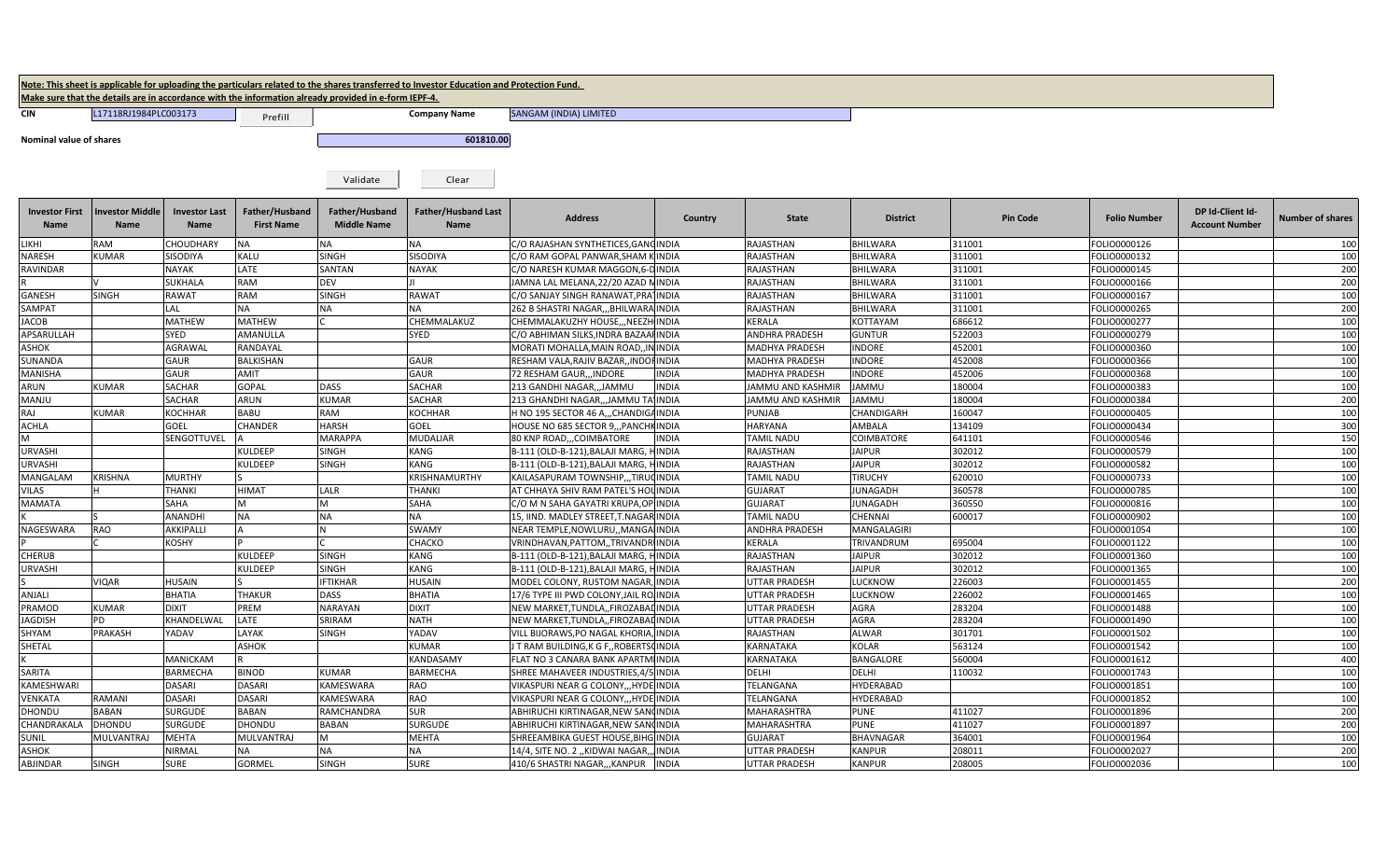| <b>BAJRANG</b>   | <b>KUMAR</b>     | AGARWAL                 | <b>RADHE</b>     | SHYAM              | AGARWAL          | NARESH MOTORS, JODHADIHMORE INDIA                   |              | <b>BIHAR</b>          | CHAS                 |        | FOLIO0002075 | 100 |
|------------------|------------------|-------------------------|------------------|--------------------|------------------|-----------------------------------------------------|--------------|-----------------------|----------------------|--------|--------------|-----|
| <b>GIRISH</b>    |                  | KUMAR                   | <b>GOPAL</b>     |                    | AGARWAL          | C/O SURUCHI BRAHAMAN TOLI,,,M INDIA                 |              | <b>BIHAR</b>          | MUZAFFARPUR          | 842001 | FOLIO0002121 |     |
| <b>GEETESH</b>   |                  | <b>KUMAR</b>            | <b>GOPAL</b>     |                    | AGARWAL          | C/O SURUCHI BRAHAMAN TOLI,,, MINDIA                 |              | <b>BIHAR</b>          | MUZAFFARPUR          | 842001 | FOLIO0002122 |     |
| PUSHPA           |                  | AGARWAL                 | <b>GOPAL</b>     |                    | AGARWAL          | C/O SURUCHI BRAHAMAN TOLI,,,MINDIA                  |              | <b>BIHAR</b>          | MUZAFFARPUR          | 842001 | FOLIO0002123 |     |
| <b>GOPAL</b>     |                  | AGARWAL                 | <b>NARAIN</b>    |                    | AGARWAL          | C/O SURUCHI BRAHAMAN TOLI,,,MINDIA                  |              | <b>BIHAR</b>          | MUZAFFARPUR          | 842001 | FOLIO0002124 |     |
| <b>GOPAL</b>     | PRASAD           | <b>TIKMANI</b>          | <b>NARAIN</b>    |                    | <b>TIKMANI</b>   | BHRHAMAN TOLI,,, MUJAFFARPUR INDIA                  |              | <b>BIHAR</b>          | MUZAFFARPUR          | 842001 | FOLIO0002125 |     |
| SITAL            |                  | PANSARI                 | <b>GHANSHYAM</b> |                    | PANSARI          | C/O SURUCHI BRAHAMAN TOLI,,, MINDIA                 |              | <b>BIHAR</b>          | MUZAFFARPUR          | 842001 | FOLIO0002127 |     |
| <b>SUNITA</b>    |                  | PANSARI                 | <b>GHANSHYAM</b> |                    | PANSARI          | C/O SURUCHI BRAHAMAN TOLI,,, MINDIA                 |              | <b>BIHAR</b>          | MUZAFFARPUR          | 842001 | FOLIO0002128 |     |
| YOGENDRA         |                  | PRASAD                  | LATE             | <b>JAGANNATH</b>   | RAM              | KENDRA BAKERGANJ,,,PATNA                            | <b>INDIA</b> | <b>BIHAR</b>          | <b>PATNA</b>         |        | FOLIO0002131 | 200 |
| SHEELA           |                  | DEVI                    | YOGENDRA         |                    | PRASAD           | <b>BAKER GANJ,,, PATNA</b>                          | <b>INDIA</b> | <b>BIHAR</b>          | <b>PATNA</b>         | 800004 | FOLIO0002132 | 200 |
| <b>MADAN</b>     | <b>MOHAN</b>     | <b>MISHRA</b>           | <b>SHASHI</b>    | <b>BHUSHAN</b>     | <b>MISHR</b>     | VILL CHANDWA PO CHANDWARA, DINDIA                   |              | <b>BIHAR</b>          | <b>BHOJPUR</b>       | 802312 | FOLIO0002188 | 200 |
| <b>BINOD</b>     | <b>KUMAR</b>     | AGRAWAI                 | SHYAM            | <b>SUNDER</b>      | AGRAWAI          | MARUFGANJ PATNACITY,,,PATNA                         | <b>INDIA</b> | <b>BIHAR</b>          | PATNA                | 800008 | FOLIO0002205 | 100 |
| <b>JAGDISH</b>   | PRASAD           | <b>GUPTA</b>            | LATE             | <b>RS</b>          | <b>GUPTA</b>     | S.P.ROAD, MEENA BAZAR, SHILLON INDIA                |              | <b>MEGHALAYA</b>      | <b>SHILLONG</b>      |        | FOLIO0002258 | 100 |
| LEELAVATIBEI     | PRAHLADBHAI      | PATEL                   | PRAHLAD          | <b>BHAI</b>        | <b>JORDAS</b>    | CHANASMA SOCIETY, RANIP,, AHME INDIA                |              | <b>GUJARAT</b>        | AHMEDABAD            |        | FOLIO0002381 | 200 |
| <b>DEVENDRA</b>  |                  | CHONKAR                 | <b>WAMAN</b>     |                    | CHONKAR          | VAIBHAV GHANTALI,,,THANE                            | <b>INDIA</b> | MAHARASHTRA           | <b>THANE</b>         |        | FOLIO0002633 | 300 |
| GOUTAM           | <b>GURURAJ</b>   | <b>NAKHATE</b>          | <b>GURURAJ</b>   |                    | NAKHATE          | RACHANA APARTMET, T-7, 3RD FLOUNDIA                 |              | KARNATAKA             | <b>DHARWAD</b>       | 580002 | FOLIO0002812 | 100 |
| MAHENDRA         | <b>KUMAR</b>     | JAIN                    | <b>CHHIRANGI</b> | LAL                | JAIN             | C/O PATODI TEXTILE, JYOTI HOTEL BINDIA              |              | RAJASTHAN             | BHILWARA             | 311001 | FOLIO0002916 | 100 |
| <b>NAHAR</b>     | <b>SINGH</b>     | JAIN                    | <b>UGAM</b>      | <b>SINGH</b>       | JAIN             | PATHWARI KE PAS, SANGANAR GAT INDIA                 |              | RAJASTHAN             | BHILWARA             | 311001 | FOLIO0003097 | 100 |
| <b>KAILASH</b>   | CHANDRA          | MAHESHWARI              | <b>SHANTI</b>    | LAL                | MAHESHWAR        | 114-B, SASTRI NAGAR, , BHILWARA                     | <b>INDIA</b> | RAJASTHAN             | BHILWARA             | 311001 | FOLIO0003192 | 100 |
| <b>NITESH</b>    |                  | <b>DHOOT</b>            | <b>CHITAR</b>    | MAU                | DHOOT            | SREE MAHESHWARI, DHARAMSALA INDIA                   |              | <b>BIHAR</b>          | JAMSHEDPUR           |        | FOLIO0003253 | 100 |
| SIMA             |                  | GOYAL                   | <b>SURESH</b>    |                    | GOYAL            | 6 SHIVAJI NAGAR,,,UDAIPUR                           | <b>INDIA</b> | <b>RAJASTHAN</b>      | CHITTORGARH          | 313001 | FOLIO0003360 | 100 |
| <b>SURENDRA</b>  |                  | AGRAWAL                 | OM               | <b>PRAKASH</b>     | AGRAWAL          | 103 RAJENDRA MARG., BHILWARA INDIA                  |              | <b>RAJASTHAN</b>      | <b>BHILWARA</b>      | 311001 | FOLIO0003424 | 100 |
| <b>SHREE</b>     | LAL              | BIRLA                   | <b>BANSHI</b>    | LAL                | BIRLA            | C/O ARCHNA FABRICS, P B NO RICO INDIA               |              | RAJASTHAN             | BHILWARA             | 311001 | FOLIO0003426 | 100 |
|                  |                  | <b>NAREDI</b>           |                  |                    | NAREDI           | DEVEDRA TAKIS, CHOTE SADRI, CHI INDIA               |              |                       |                      |        | FOLIO0003494 |     |
| JEEWAN           | LAL              |                         |                  | LAL                |                  |                                                     |              | RAJASTHAN             | CHITTORGARH          |        |              | 100 |
| <b>DEVENDRA</b>  |                  | LAHOTI                  | <b>BHANWAR</b>   |                    | LAHOTI           | C/O CHANDMAL PATODI, ADARSH NINDIA                  |              | <b>RAJASTHAN</b>      | <b>BHILWARA</b>      | 311001 | FOLIO0003649 |     |
| <b>MAHESH</b>    |                  | RATHI                   | <b>NAND</b>      | LALJI              | RATHI            | RATHI COAL COMPANY OPP PHD WINDIA                   |              | RAJASTHAN             | <b>BHILWARA</b>      | 311001 | FOLIO0003787 | 100 |
| <b>RITA</b>      |                  | <b>GOVIL</b>            | ARUN             |                    | <b>GOVIL</b>     | C/O KUSH INDUSTRIES,15/200 'C' C <mark>INDIA</mark> |              | UTTAR PRADESH         | <b>KANPUR</b>        | 208001 | FOLIO0003891 | 100 |
| <b>JYOTIBEN</b>  | <b>DHIRUBHAI</b> | SARANG                  | <b>DHIRUBHAI</b> |                    | <b>NATHUBHAI</b> | 838, KRIBHCO TOWNSHIP, POST KRIINDIA                |              | <b>GUJARAT</b>        | <b>SURAT</b>         | 394515 | FOLIO0004079 | 100 |
| <b>KAMALA</b>    |                  | ARORA                   | <b>BISWA</b>     | <b>NATH</b>        | ARORA            | SUNDARI MOHAN AVENUE,,,CALCUINDIA                   |              | <b>WEST BENGAL</b>    | <b>KOLKATA</b>       | 700001 | FOLIO0004141 | 100 |
| SOMA             |                  | <b>DEY</b>              | <b>TARAK</b>     | <b>NATH</b>        | DEY              | BHUDHAR BHAVAN, POST BAGNAN, INDIA                  |              | <b>WEST BENGAL</b>    | <b>HOWRAH</b>        |        | FOLIO0004160 | 200 |
| PARIMAL          | <b>SEN</b>       | MAZUMDAR                | LATE             | SURESHSEN          | MUZU             | 28 BAKULBAGAN ROW FLAT NO 2-INDIA                   |              | <b>WEST BENGAL</b>    | <b>KOLKATA</b>       | 700025 | FOLIO0004214 | 200 |
|                  |                  | BALACHANDRAI            |                  |                    | NANOO            | SARVA DHARMA SOCIETY, KOLAR ROINDIA                 |              | <b>MADHYA PRADESH</b> | <b>BHOPAL</b>        | 462016 | FOLIO0004336 | 200 |
| RADHAKISHAN      |                  | CHANDNANI               | SIRUMAL          |                    |                  | NARAINA VIHAR,,,NEW DELHI                           | <b>INDIA</b> | DELHI                 | DELHI                | 110028 | FOLIO0004508 | 100 |
| SHATAKSHI        |                  | <b>GUPTA</b>            |                  |                    | <b>GUPTA</b>     | W/O R K GUPTA,,, RAMPUR                             | <b>INDIA</b> | UTTAR PRADESH         | <b>RAMPUR</b>        |        | FOLIO0004528 | 100 |
| ANIL             |                  | AGGARWAL                | <b>GOVIND</b>    |                    | AGGARWAL         | DESH BANDHU HOUSING SOCIETY, FINDIA                 |              | DELHI                 | DELHI                | 110092 | FOLIO0004587 | 100 |
| <b>MADHU</b>     |                  | VARSHNEY                | <b>VINOD</b>     |                    | VARSHNEY         | H-17/51, SECTOR 7, ROHINI, DELHI INDIA              |              | DELHI                 | DELHI                | 110085 | FOLIO0004598 | 100 |
| SALOCHINA        |                  | CHANDIRAMANI RAM        |                  |                    |                  | COOPER HOSPITAL STAFF QUARTERINDIA                  |              | MAHARASHTRA           | <b>MUMBAI</b>        | 400056 | FOLIO0004873 | 200 |
| MANISHA          |                  | <b>MARU</b>             | <b>NA</b>        | <b>NA</b>          | <b>NA</b>        | MANISHA S MARG, PRAFULLA MEDI INDIA                 |              | MAHARASHTRA           | RAIGAD               |        | FOLIO0004953 | 100 |
| <b>SUNIL</b>     |                  | SONI                    | <b>KAMAI</b>     | <b>NARAYAN</b>     | CHOUDH           | H.NO.FM-244,,MODEL HOUSE,,JALAINDIA                 |              | <b>PUNJAB</b>         | <b>JALANDHAR</b>     | 144003 | FOLIO0005041 | 100 |
| SANJAY           |                  | AJMERA                  |                  |                    | AJMERA           | MAIN ROAD,, HAZARIBAGH                              | <b>INDIA</b> | <b>BIHAR</b>          | HAZARIBAGH           |        | FOLIO0005065 | 100 |
| <b>GOPAL</b>     | <b>JIVAN</b>     | MAHAJAN                 | <b>JIVAN</b>     | SUPADU             | MAHAJAN          | SAIL SATELLITE TOWNSHIP, DHURWINDIA                 |              | <b>BIHAR</b>          | <b>DHURWA</b>        | 834004 | FOLIO0005070 | 200 |
| RAM              | LAL              | SHRIVASTAVA             | LATE             | <b>ASHRAFILAL</b>  | SHRI             | HNO Y 250, KOTA,, RAIPUR                            | <b>INDIA</b> | MADHYA PRADESH        | <b>RAIPUR</b>        | 492010 | FOLIO0005123 | 100 |
|                  | VS               | LAKSHMIDEVI             |                  | <b>BVKOTESWARA</b> | RAO              | BHUPAYYA AGRAHANAM,,,AMALAFINDIA                    |              | ANDHRA PRADESH        | <b>EAST GODAVARI</b> | 533201 | FOLIO0005238 | 100 |
| <b>CHANDRA</b>   | <b>SEKHAR</b>    | PUVVADA                 |                  | <b>VENKATA</b>     | RAMAYYA          | HOSPITAL ROAD,GOVERNORPETA,, IINDIA                 |              | <b>ANDHRA PRADESH</b> | VIJAYAWADA           |        | FOLIO0005241 | 58  |
| KOTESWARARAO     |                  | KRISHNAHSETTY VEERAIAH  |                  |                    | NAIDU            | 32-9-9 NEAR CURRENTWELL, HOGALINDIA                 |              | ANDHRA PRADESH        | <b>KRISHNA</b>       | 520010 | FOLIO0005269 | 200 |
| RAM              | <b>BABU</b>      | <b>MARRIPUDI</b>        | VENKATESWARULL   |                    |                  | WYRA ROAD,,, KHAMMAM                                | <b>INDIA</b> | TELANGANA             | <b>KHAMMAM</b>       |        | FOLIO0005271 | 100 |
|                  |                  | PREMA                   |                  |                    | <b>JEYABALAN</b> | SIVAKAMI ILLAM, 1ST STREET, , TUTIQINDIA            |              | TAMIL NADU            | <b>TUTICORIN</b>     |        | FOLIO0005392 | 100 |
|                  |                  | NAGULSAMY               |                  | <b>KUPPANA</b>     | GOUNDER          | RAMAKRISHNA, PURAM, , KARUR                         | <b>INDIA</b> | <b>TAMIL NADU</b>     | <b>KARUR</b>         |        | FOLIO0005438 | 100 |
| <b>BALDEV</b>    |                  | <b>SINGH</b>            |                  | <b>GULAB</b>       | SINGH            | C/O NEW HOPE MOPEL SCHOOL,P                         | <b>INDIA</b> | RAJASTHAN             | SRIGANGANAGAR        | 335704 | FOLIO0005460 | 100 |
| <b>GURBANS</b>   |                  | <b>KAUR</b>             |                  | <b>BALDEV</b>      | <b>SINGH</b>     | C/O NEW HOPE MOPEL SCHOOL,P (INDIA                  |              | <b>RAJASTHAN</b>      | SRIGANGANAGAR        | 335704 | FOLIO0005461 | 100 |
| <b>BIDYADHAR</b> |                  | PAREEK                  | SONA             | <b>RAM</b>         | PAREEK           | .CHURU                                              | <b>INDIA</b> | RAJASTHAN             | CHURU                |        | FOLIO0005580 | 100 |
| GORMEL           | <b>SINGH</b>     | SURE                    | <b>JOGINDAR</b>  |                    | SINGH            | 410/6SHASTRI NAGAR,,,KANPUR                         | <b>INDIA</b> | <b>UTTAR PRADESH</b>  | <b>KANPUR</b>        | 208005 | FOLIO0005821 | 100 |
| <b>KANNAN</b>    |                  | PARAMASIVAM PARAMASIVAM |                  |                    |                  | A-4/13 NABARD NAGAR, THAKUR COINDIA                 |              | MAHARASHTRA           | <b>MUMBAI</b>        | 400101 | FOLIO0005947 | 100 |
|                  |                  |                         |                  |                    |                  |                                                     |              |                       |                      |        |              |     |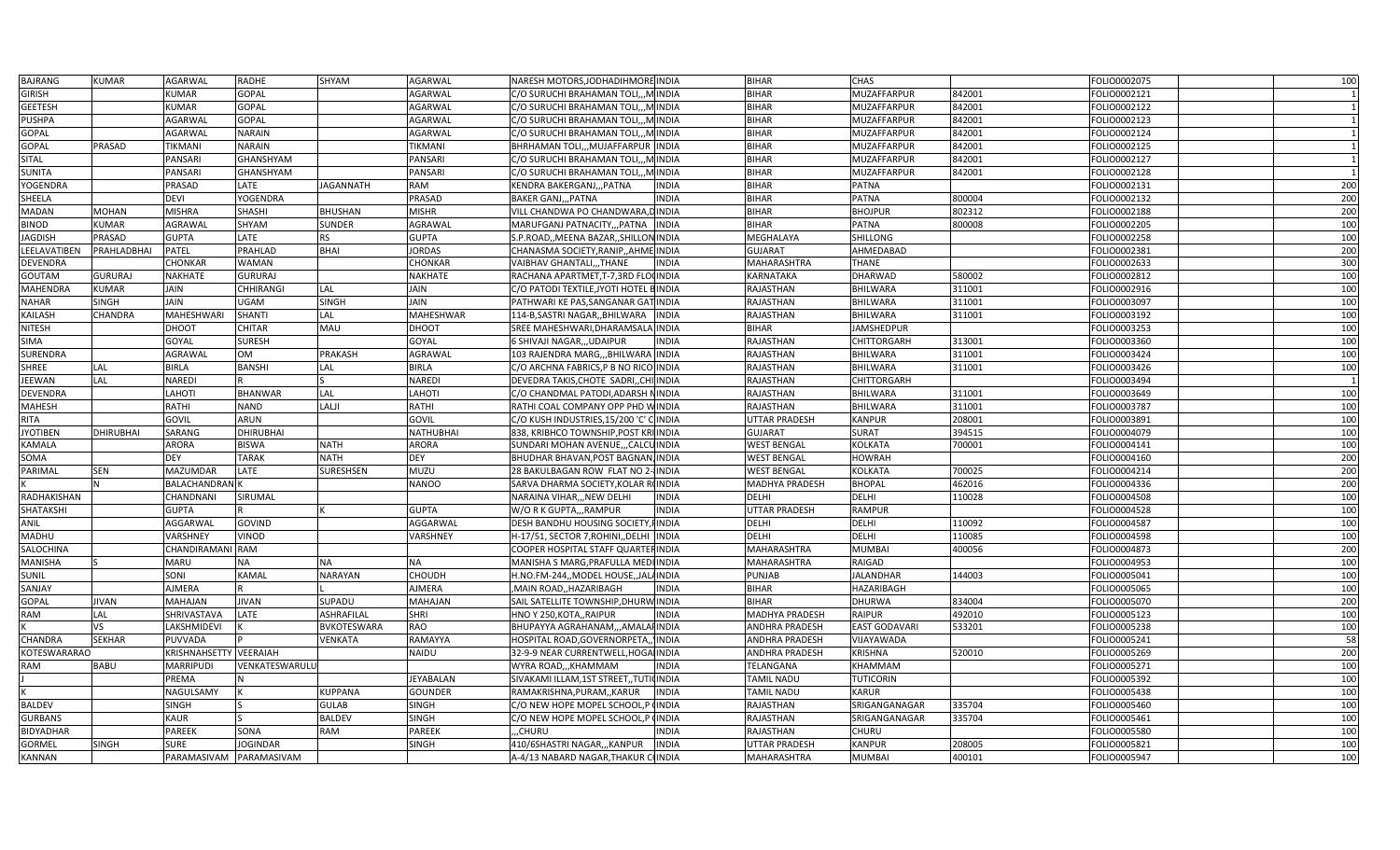| <b>JAYNTILAL</b> |               | <b>MEHTA</b>     | MOHANLAL         |                | <b>MEHTA</b>     | 199 C WARD LAXMIPURI,,,KOLHAPUINDIA   |               | MAHARASHTRA           | <b>KOLHAPUR</b>           |        | FOLIO0005972 | 200 |
|------------------|---------------|------------------|------------------|----------------|------------------|---------------------------------------|---------------|-----------------------|---------------------------|--------|--------------|-----|
| JEETENDRA        |               | <b>BHAVANANI</b> | JETHU            |                | <b>BHAVNANI</b>  | 3/1 NANIK NIWAS,WARDEN ROAD,          | INDIA         | MAHARASHTRA           | <b>MUMBAI</b>             | 400026 | FOLIO0005995 | 100 |
| KAMAL            |               | <b>JAIN</b>      |                  |                | <b>JAIN</b>      | C/O PORWAL INVESTMENTS, 35-A CINDIA   |               | RAJASTHAN             | CHITTORGARH               | 313001 | FOLIO0006026 |     |
| VINOD            | KUMAR         | PORWAL           | SHANTI           | LALJI          | PORWAL           | C\O KAMAL JAIN, ROOM NO.39, 2NUINDIA  |               | MAHARASHTRA           | <b>MUMBAI</b>             | 400002 | FOLIO0006037 |     |
| <b>NATWAR</b>    | LAL           | <b>SHARMA</b>    | <b>BADRI</b>     | LALJI          | <b>SHARMA</b>    | C/O GIRIRAJ PRASAD SHARMA,NEA INDIA   |               | RAJASTHAN             | <b>BHILWARA</b>           | 311021 | FOLIO0006405 | 100 |
| <b>VIDHYA</b>    | SAGAR         | <b>SURANA</b>    | <b>PRATAP</b>    | <b>SINGH</b>   | <b>SURANA</b>    | BEHIND BHADADA BAG, BHOPAL GAINDIA    |               | RAJASTHAN             | <b>BHILWARA</b>           | 311001 | FOLIO0006407 | 100 |
| SUNDER           | LAL           | <b>TOSHNIWAL</b> | <b>GOKUL</b>     | LAL            | <b>TOSHNIWAL</b> | 2/135,MANIKYA NAGAR,,BHILWAR/INDIA    |               | RAJASTHAN             | <b>BHILWARA</b>           | 311001 | FOLIO0006445 | 100 |
| ANJALI           |               | <b>WANI</b>      | PARESH           |                | <b>WANI</b>      | 7 A TRUPTI APP NAVARANGPURA, I        | <b>BINDIA</b> | <b>GUJARAT</b>        | AHMEDABAD                 | 380001 | FOLIO0006552 | 100 |
| MEERA            |               | TODI             | <b>SURESH</b>    |                | TODI             | JASH MARKET, RING ROAD, , SURAT       | <b>INDIA</b>  | <b>GUJARAT</b>        | <b>SURAT</b>              |        | FOLIO0006580 | 100 |
| ARCHANA          |               | <b>RAIZADA</b>   | PREM             | <b>SINGH</b>   | RAIZADA          | D-28 74 BUNGALOWSBHOPAL               | INDIA         | <b>MADHYA PRADESH</b> | <b>BHOPAL</b>             | 462003 | FOLIO0006652 | 200 |
| ANURANJA         |               | <b>RAIZADA</b>   | PREM             | <b>SINGH</b>   | <b>RAIZADA</b>   | D-28 74 BUNGALOWS,,,BHOPAL            | INDIA         | <b>MADHYA PRADESH</b> | <b>BHOPAL</b>             | 462003 | FOLIO0006653 | 100 |
| <b>JRMIL</b>     |               | <b>MINOCHA</b>   |                  |                | <b>MINOCHA</b>   | A-1/73 SAFDARJUNG ENCLAVE,,,DE        | <b>INDIA</b>  | DELHI                 | <b>DELHI</b>              | 110029 | FOLIO0006704 | 100 |
| MANOJ            | <b>KUMAR</b>  | <b>SINHA</b>     | RAM              | LAKHAN         | PRASAD           | A-1/73 SAFDARJUNG ENCLAVE,,,DE INDIA  |               | DELHI                 | <b>DELHI</b>              | 110029 | FOLIO0006705 | 100 |
| YIJAY            |               | <b>KAPILA</b>    |                  |                | KAPILA           | A-1/73 SAFDARJUNG ENCLAVE,,,DE INDIA  |               | DELHI                 | DELHI                     | 110029 | FOLIO0006709 | 100 |
| PREETI           |               | SARASWAT         | SUDHINDRA        |                | SARASWAT         | A-98 SECTOR-22,,,NOIDA                | <b>INDIA</b>  | UTTAR PRADESH         | GHAZIABAD                 | 201301 | FOLIO0006736 | 300 |
|                  |               | <b>GUPTA</b>     | <b>NARAIN</b>    |                | PRASAD           | 22-RAMNAGAR,,,MEERUT CITY             | <b>INDIA</b>  | UTTAR PRADESH         | MEERUT                    | 250002 | FOLIO0006743 | 100 |
| <b>AUDREY</b>    |               | <b>FERNANDES</b> |                  | <b>SR</b>      | <b>FERNANDES</b> | H NO 477 PORTA VADDO, SIOLIM B/INDIA  |               | GOA                   | <b>BARDEZ</b>             |        | FOLIO0006859 | 100 |
| REVATHI          |               | CHILUKURU        | VEERA            | <b>RAGHAVA</b> | <b>SARMA</b>     | 6TH LINE,15TH CROSS ROAD,BRODHINDIA   |               | ANDHRA PRADESH        | <b>GUNTUR</b>             |        | FOLIO0006866 | 100 |
| DINESH           |               | <b>KATARIA</b>   | NA               | <b>NA</b>      | <b>NA</b>        | C/O ANIL KUMAR ASHOK KUMAR,K INDIA    |               | Madhya Pradesh        | <b>GWALIOR</b>            |        | FOLIO0006919 | 100 |
| SANGEETA         |               | <b>AGARWAL</b>   | SHIV             | <b>KUMAR</b>   | <b>AGARWAL</b>   | VAIDYA NANDRAM GIJRAJ CHAMAFINDIA     |               | DELHI                 | DELHI                     | 110006 | FOLIO0006958 | 200 |
| <b>JMA</b>       | GOWRI         | <b>GEJJE</b>     | <b>GEJJE</b>     | <b>AMAR</b>    | <b>NATH</b>      | SANTHEPET ADONI, POST KURNOO INDIA    |               | ANDHRA PRADESH        | <b>KURNOOL</b>            |        | FOLIO0007191 | 100 |
| LAL              | CHAND         | <b>KANOJIA</b>   | <b>KISHAN</b>    | LAL            | <b>KANOJIA</b>   | SNEH KUNJ, MATA VAISHNO COLO          | INDIA         | PUNJAB                | LUDHIANA                  |        | FOLIO0007236 | 100 |
| MADANLAL         |               | <b>MANIK</b>     | <b>ATMA</b>      | <b>RAMR</b>    | <b>MANIK</b>     | 67 ANAND NAGAR SECTOR 27,GAN INDIA    |               | <b>GUJARAT</b>        | AHMEDABAD                 | 382028 | FOLIO0007280 | 200 |
| SURESH           | CHAND         | SINGHAL          | RADHYASHYAM      |                | SINGHAL          | SHOP NO 74 JHULA LAL CLOTH MAHINDIA   |               | RAJASTHAN             | <b>JAIPUR</b>             |        | FOLIO0007358 | 200 |
| ATUL             | <b>KUMAR</b>  | <b>AGARWAL</b>   |                  | N              | <b>AGARWAL</b>   | AJIT MAL ETAWAH U P.,,ETAWAH          | <b>INDIA</b>  | UTTAR PRADESH         | <b>ETWAH</b>              | 206121 | FOLIO0007504 | 100 |
| SAROJINI         |               | <b>MISHRA</b>    | SATYABADI        |                | <b>MISHRA</b>    | PLOT NO 344 A, BHUBANESWAR, OF        | INDIA         | ORISSA                | BHUBNESHWAR               | 751002 | FOLIO0007522 | 200 |
| ALPESH           |               | PATEL            | <b>BACHUBHAI</b> |                | PATEL            | C\O VIMAL G PATEL, PATEL STREET       | <b>INDIA</b>  | <b>GUJARAT</b>        | <b>KHEDA</b>              | 388440 | FOLIO0007536 | 100 |
| <b>INDIRABEN</b> |               | <b>PATEL</b>     | <b>BACHUBHAI</b> |                | PATEL            | C\O VIMAL G PATEL, PATEL STREET       | <b>INDIA</b>  | <b>GUJARAT</b>        | <b>KHEDA</b>              | 388440 | FOLIO0007537 | 100 |
| <b>DHARMESH</b>  |               | PATEL            | <b>BACHUBHAI</b> |                | PATEL            | C\O VIMAL G PATEL, PATEL STREET       | <b>INDIA</b>  | <b>GUJARAT</b>        | <b>KHEDA</b>              | 388440 | FOLIO0007538 | 100 |
| SUSHEELA         |               | BAI              | <b>CHAIN</b>     |                | RAJ              | VIMAL DISTRBUTOR, A-59 D S LANE INDIA |               | KARNATAKA             | <b>BANGALORE</b>          | 560053 | FOLIO0007564 | 100 |
|                  |               | YOGARAJ          |                  |                | VAIYAPURI        | C/O SRI MANICKAVINAYAGAR FINA INDIA   |               | TAMIL NADU            | <b>TIRUCHY</b>            | 620008 | FOLIO0007601 | 100 |
|                  |               | SIVAGAMI         |                  |                | VIJAYAN          | 48 T M MAISTRY STREET, VANNANT        | <b>INDIA</b>  | TAMIL NADU            | CHENNAI                   |        | FOLIO0007615 | 100 |
| DHYAN            | <b>SINGH</b>  | <b>THIARA</b>    | <b>HARISINGH</b> |                | <b>THIARA</b>    | GOVT QUARTER NO.D142 LAL BAHAINDIA    |               | <b>GUJARAT</b>        | RAJKOT                    | 360001 | FOLIO0007785 | 200 |
| LALIT            |               | <b>PATEL</b>     | <b>DURLABHJI</b> |                |                  | C/O KISHAN TRADING CO 67 GUMA INDIA   |               | <b>GUJARAT</b>        | <b>RAJKOT</b>             | 360001 | FOLIO0007788 | 100 |
| ARCHANA          |               | PATEL            | VALLABHDAS       |                |                  | C/O KISHAN TRADING CO 67 GUMA INDIA   |               | <b>GUJARAT</b>        | <b>RAJKOT</b>             | 360001 | FOLIO0007791 | 100 |
|                  | M             | <b>GHORAWAT</b>  |                  |                | <b>GHORAWAT</b>  | NO 6 PALLIAPPAN LANE,SOWCARPHINDIA    |               | TAMIL NADU            | CHENNAI                   | 600079 | FOLIO0007846 |     |
|                  |               | ARUMUGAM         |                  | <b>KRISHNA</b> | PILLAI           | MAIN ROAD RADHA NAGAR, CHRONINDIA     |               | TAMIL NADU            | CHENNAI                   |        | FOLIO0007872 | 200 |
|                  | <b>DHARMI</b> | <b>CHAND</b>     | <b>DHANRAJ</b>   |                |                  | VALLALAR STREET PERIYA,TIRUVALI INDIA |               | TAMIL NADU            | TIRUVALLORE               |        | FOLIO0007902 | 200 |
|                  |               | <b>JAIN</b>      | JEETMAL          |                |                  | 21 PALLIAPPAN STREET, SOWCARPI        | <b>INDIA</b>  | TAMIL NADU            | CHENNAI                   | 600079 | FOLIO0007967 | 100 |
|                  |               | NATARAJAN        |                  | VAVADHARAYAHL  | <b>NATA</b>      | 55-N PARK DUGAR TOWNSHIP MOUNDIA      |               | TAMIL NADU            | CHENNAI                   | 600089 | FOLIO0007992 | 200 |
| AMAR             | CHAND         | <b>JAIN</b>      |                  |                | <b>JAIN</b>      | 22 CHINNA NAICKARAN ST,1ST FLO INDIA  |               | TAMIL NADU            | CHENNAI                   | 600079 | FOLIO0008092 | 100 |
| SAWAILAL         |               | <b>NAHAR</b>     | SUGANCHAND       |                |                  | VENKATARAYAN LANE,PARK TOWN INDIA     |               | TAMIL NADU            | CHENNAI                   |        | FOLIO0008108 | 100 |
| DAKHAKANWAR      |               |                  | SAWAILAL         |                | <b>NAHAR</b>     | VENKATARAYAN LANE,PARK TOWN INDIA     |               | TAMIL NADU            | CHENNAI                   |        | FOLIO0008109 | 100 |
|                  |               | <b>JAIN</b>      | LADULAL          |                | <b>JAIN</b>      |                                       |               |                       | <b>CHENNAI</b>            |        |              | 100 |
| <b>BASANT</b>    | KUMAR         |                  |                  |                |                  | VENKATARAYAN LANE,PARK TOWN INDIA     |               | TAMIL NADU            |                           |        | FOLIO0008111 |     |
| SANTOSH          |               | <b>KUMARI</b>    | <b>BASARB</b>    |                | <b>KUMAR</b>     | VENKATARAYAN LANE,PARK TOWN INDIA     |               | TAMIL NADU            | CHENNAI                   |        | FOLIO0008112 | 100 |
|                  |               | <b>JAIN</b>      | М                | KHEMCHAND      | <b>JAIN</b>      | VELACHERY ROAD, SAIDAPET MADI INDIA   |               | TAMIL NADU            | SAIDAPET                  |        | FOLIO0008171 | 100 |
|                  |               | <b>SIVAKUMAR</b> |                  |                | KANDASAMY        | B-5/148, BHEL TOWNSHIP, KAILASA INDIA |               | TAMIL NADU            | <b>TIRUCHY</b>            | 620014 | FOLIO0008178 | 158 |
| SAMBASIVA        | <b>RAO</b>    | <b>ALLA</b>      | VENKAIAH<br>M    |                |                  | 4-31-22 OPP NAGANMASATRAM,N           | <b>INDIA</b>  | ANDHRA PRADESH        | <b>KRISHNA</b>            | 520009 | FOLIO0008193 | 100 |
| SUDHIR           |               | <b>MODUNURI</b>  |                  | USURYANARAYANA | <b>RA</b>        | OPP RURAL BANK,,A P,W G D'            | <b>INDIA</b>  | ANDHRA PRADESH        | <b>WEST GODAVARI DIST</b> |        | FOLIO0008219 | 100 |
| <b>ASHOK</b>     |               | <b>PATEL</b>     | ARJAN            | <b>BHAI</b>    | PATEL            | 202/ROMA APPT, MANIBAUG SOC           | <b>INDIA</b>  | <b>GUJARAT</b>        | <b>SURAT</b>              | 395004 | FOLIO0008282 | 100 |
| RANCHHOD         |               | PATEL            | RAVJIBHAI        |                | PATEL            | 202/ROMA APPT,MANIBAUG SOC            | INDIA         | <b>GUJARAT</b>        | <b>SURAT</b>              | 395004 | FOLIO0008283 | 100 |
| HARSHA           |               | <b>PATEL</b>     | <b>NA</b>        | <b>NA</b>      | <b>NA</b>        | 202/ROMA APPT MANI BAUG SOC, IINDIA   |               | <b>GUJARAT</b>        | <b>SURAT</b>              | 395004 | FOLIO0008284 | 100 |
| PARKASH          |               | <b>DEVI</b>      | <b>BHAGWAN</b>   |                | <b>DASS</b>      | III H 74 NEHRU NAGAR,GHAZIABAD INDIA  |               | UTTAR PRADESH         | <b>GHAZIABAD</b>          | 201001 | FOLIO0008303 | 100 |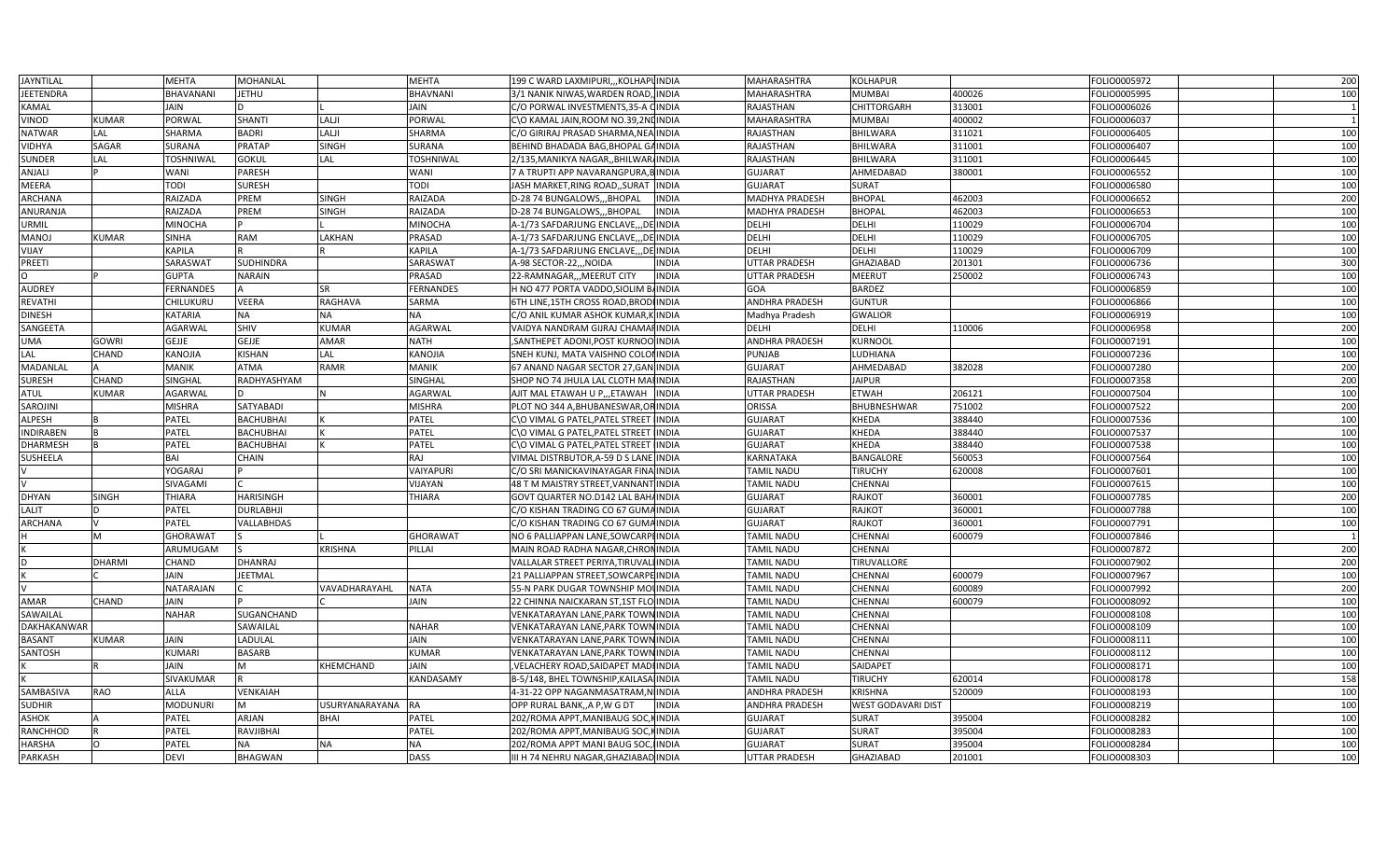| HARI             | <b>KISHAN</b>      | <b>SHARMA</b>     | <b>BHAGWAN</b>     | <b>DASS</b>     | SHARMA          | PUNJAB NATIONAL BANK, KOTWALI INDIA            | RAJASTHAN             | <b>CHITTORGARH</b> |        | FOLIO0008648 | 200 |
|------------------|--------------------|-------------------|--------------------|-----------------|-----------------|------------------------------------------------|-----------------------|--------------------|--------|--------------|-----|
| <b>BRIJESH</b>   |                    | <b>DUTT</b>       | <b>BADRI</b>       |                 | PRASAD          | H NO 109 JANAK PURI SECOND, JAIHINDIA          | RAJASTHAN             | <b>JAIPUR</b>      | 302005 | FOLIO0008657 | 100 |
| <b>RAKESH</b>    |                    | <b>GUPTA</b>      | M                  |                 | <b>GUPTA</b>    | 3 G 7,MALVIYA NAGAR,JAIPUR,JAIP INDIA          | RAJASTHAN             | <b>JAIPUR</b>      |        | FOLIO0008893 | 200 |
| KAMLA            | <b>DEVI</b>        | <b>GUPTA</b>      | M                  |                 | <b>GUPTA</b>    | 3 G 7,MALVIYA NAGAR,JAIPUR,JAIP INDIA          | RAJASTHAN             | <b>JAIPUR</b>      |        | FOLIO0008894 | 200 |
| SEEMA            |                    | <b>GUTPA</b>      | M                  |                 | <b>GUPTA</b>    | 3 G 7,MALVIYA NAGAR,JAIPUR,JAIP INDIA          | <b>RAJASTHAN</b>      | <b>JAIPUR</b>      |        | FOLIO0008895 | 200 |
| ANNAPURNA        |                    | <b>PAREEK</b>     | <b>GHAN</b>        | SHYAM           | PAREEK          | VIDYA BHAWAN,DIDWANA,RAJ,DIDINDIA              | RAJASTHAN             | <b>NAGAUR</b>      | 341303 | FOLIO0009052 | 100 |
| <b>ANJU</b>      |                    | <b>JANGID</b>     | LAXMI              | <b>NARAYAN</b>  | <b>JANGID</b>   | C/O LAXMI NARAYAN JANGID,MALI INDIA            | RAJASTHAN             | <b>UDAIPUR</b>     |        | FOLIO0009054 | 100 |
| <b>GAURI</b>     |                    | <b>SHANKER</b>    | <b>BINDESHWARI</b> |                 | PRASAD          | B-129 INDUSTRIAL AREA, JHOTWAR INDIA           | RAJASTHAN             | <b>JAIPUR</b>      | 302012 | FOLIO0009165 | 100 |
| <b>PUSHP</b>     | LATA               | <b>SHARMA</b>     | <b>RAMESH</b>      | CHANDRA         | SHARM           | C/O SHIV SHANKER, DHOLI PYAU, JAHNDIA          | RAJASTHAN             | <b>JAIPUR</b>      |        | FOLIO0009419 | 200 |
| <b>YOGENDRA</b>  | <b>KUMAR</b>       | <b>JAIN</b>       | <b>INDRA</b>       | <b>SEN</b>      | <b>JAIN</b>     | JAIN AUSHADHI BHANDAR,S P ROAIINDIA            | UTTAR PRADESH         | <b>MATHURA</b>     |        | FOLIO0009430 | 100 |
|                  |                    |                   | <b>NA</b>          | <b>NA</b>       | <b>NA</b>       | A-105,,9 SECTOR,,,GURGAON<br><b>INDIA</b>      | <b>HARYANA</b>        | <b>GURGAON</b>     |        | FOLIO0009464 | 100 |
| <b>BHARAT</b>    |                    | <b>SALOT</b>      | <b>NA</b>          | <b>NA</b>       | <b>NA</b>       | C/O NIRAJ NOVELTIES,6 P S LANE CHINDIA         | KARNATAKA             | <b>BANGALORI</b>   | 560053 | FOLIO0009522 | 100 |
|                  |                    | <b>DIWAKAR</b>    |                    |                 | ΑΡΡΑΙΑΗ         | OLD NO.500/B, NEW NO.42, TULASI INDIA          | KARNATAKA             | <b>BANGALORE</b>   | 560054 | FOLIO0009576 | 100 |
|                  | PADMANABHA         | <b>NAYAK</b>      |                    |                 | <b>NAYAK</b>    | AMRUIT NT ROAD,,,SHIMOGA<br><b>INDIA</b>       | KARNATAKA             | SHIMOGA            |        | FOLIO0009579 | 100 |
| KALA             |                    | <b>PATHY</b>      | <b>NA</b>          | <b>NA</b>       | <b>NA</b>       | SREE VENKATESWARA COFFEE AND INDIA             | KARNATAKA             | <b>BANGALORE</b>   | 560003 | FOLIO0009630 | 200 |
|                  |                    | <b>VISHWANATH</b> |                    | <b>NANANTHA</b> | KRISHNA         | SARITHA LOTTERY NO 5, KRISHNA PHNDIA           | KARNATAKA             | <b>BANGALORE</b>   | 560009 | FOLIO0009635 | 100 |
| LAL              | <b>BAHADUR</b>     | CHAUHAN           | <b>KAPUR</b>       | <b>SINGH</b>    | CHAUHAN         | C/O SGT LB CHAUHAN,NO.3 AIRFOI INDIA           | MADHYA PRADESH        | <b>BETUL</b>       | 460553 | FOLIO0009721 | 300 |
| <b>JASMER</b>    |                    | <b>SINGH</b>      | <b>BABURAM</b>     |                 |                 | WPN/FIT NO. 42 SAN, C/O 52 APO,, INDIA         | DELHI                 | <b>DELHI</b>       |        | FOLIO0009735 | 100 |
| RAM              | <b>KISHOR</b>      | YADAV             | RAMSHARAN          |                 | YADAV           | 92 SQN AIR FORCE,,C\O 52 APO,,<br><b>INDIA</b> | DELHI                 | DELHI              |        | FOLIO0009736 | 100 |
| ANIL             | <b>KUMAR</b>       | <b>MALL</b>       | <b>CHAMPA</b>      | LAL             | MALL            | 32A/28 SUREN SARKAR ROAD, 3RD INDIA            | <b>WEST BENGAL</b>    | <b>KOLKATA</b>     | 700010 | FOLIO0009754 | 100 |
| SAROJ            | <b>BALA</b>        | <b>MOHANTY</b>    |                    | <b>M</b>        | <b>MOHANTY</b>  | 72 R K PURAM, SECTOR X, , NEW DELINDIA         | <b>DELHI</b>          | DELHI              |        | FOLIO0009767 | 100 |
| <b>KAMALA</b>    | <b>DEVI</b>        | <b>JAIN</b>       | LILAMCHAND         |                 |                 | JAIN TRADERS SARAFA BAZAR,,,SUFINDIA           | <b>GUJARAT</b>        | <b>SURAT</b>       |        | FOLIO0009850 | 100 |
| SAJJAN           |                    | <b>KUMAR</b>      | <b>PARTAP</b>      |                 | <b>SINGH</b>    | UPS SECTION,272 SU, AF,,C/O 56 AHNDIA          | DELHI                 | <b>DELHI</b>       |        | FOLIO0009886 | 300 |
| PADMAVATHI       |                    | <b>SIMHADRI</b>   | <b>KRISHNA</b>     |                 | RAO             | W/O KRISHNA RAO G.E.O., SUJATHA INDIA          | <b>ANDHRA PRADESH</b> | VISHAKHAPATNAM     |        | FOLIO0009910 | 100 |
| BANGARA          | RAJUNALLAPA        | RAJU              |                    | VSURYANARAYANA  |                 | KALAWACHARLA, E G DIST,, KALAWA INDIA          | ANDHRA PRADESH        | KALAWACHARLA       |        | FOLIO0009936 | 100 |
| SAFDAR           | AHMED              | <b>SHEIG</b>      | <b>KHADER</b>      | <b>MOHIDDIN</b> | SHEI            | SREE LAXMI, NARSIMHASWAMY CO INDIA             | TELANGANA             | SECUNDERABAD       |        | FOLIO0009976 | 100 |
| SURYANARAYANA    |                    | <b>KULAPUDI</b>   | M                  |                 | BULLISESHIAH    | BLOCK 2 FLAT 4 VIJAYANAGAR,,,HYIINDIA          | TELANGANA             | HYDERABAD          | 500457 | FOLIO0009988 | 200 |
|                  |                    | <b>HEGDE</b>      | G                  |                 | HEGDE           | SOUTH EASTERN ROADWAYS, 72(2), INDIA           | MAHARASHTRA           | <b>BASTI</b>       |        | FOLIO0009999 | 100 |
| <b>REKHA</b>     | PRAFULLA           | <b>JADHAV</b>     | <b>PRAFULLA</b>    |                 | VISHNUPANT      | MANAV MANDIR HOUSING COMPLINDIA                | MAHARASHTRA           | <b>PUNE</b>        | 411043 | FOLIO0010003 | 100 |
| MANGALA          |                    | <b>SHINDE</b>     | SAMBHAJI           |                 | SHINDE          | SUCHAK APARTMENT, NEAR WASAN INDIA             | MAHARASHTRA           | <b>THANE</b>       |        | FOLIO0010018 | 100 |
| YAKUB            |                    | <b>KAPASI</b>     | <b>SULATAN</b>     | <b>BHAI</b>     | KAPASI          | OPP S B S MAIN BRANCH,,,SHAHJAHINDIA           | UTTAR PRADESH         | SHAHJAHANPUR       |        | FOLIO0010087 | 200 |
| SAVITIRI         |                    | SRIVASTAVA        | RAJKUMAR           | LAL             | SRIVAST         | H NO 734B N RLY LOCO COLONY,G INDIA            | UTTAR PRADESH         | <b>KANPUR</b>      | 208004 | FOLIO0010122 | 100 |
| <b>RAM</b>       | PRASAD             | <b>VERMA</b>      | <b>HARIDAS</b>     |                 |                 | UNION BANK OF INDIA,STATION ROINDIA            | UTTAR PRADESH         | <b>TUNDLA</b>      |        | FOLIO0010163 | 100 |
| RAM              | PRASAD             | <b>VERMA</b>      | <b>HARIDAS</b>     |                 |                 | UNION BANK OF INDIA, STATION ROINDIA           | UTTAR PRADESH         | <b>BANDA</b>       | 210001 | FOLIO0010164 | 100 |
|                  |                    | <b>SALVI</b>      | N                  | G               | SALVI           | NAIGAON, NEW POLICE LINE, G/13, INDIA          | MAHARASHTRA           | <b>MUMBAI</b>      | 400012 | FOLIO0010212 | 200 |
| BAL              | KRISHAN            | <b>MAHAJAN</b>    | <b>DESRAJ</b>      |                 | MAHAJAN         | INDHRA COLONY GALI NO 1,,, PATH INDIA          | <b>PUNJAB</b>         | PATHANKOT          |        | FOLIO0010214 | 100 |
| PARAMJIT         |                    | <b>SINGH</b>      | <b>SURJIT</b>      |                 | <b>SINGH</b>    | JEETVILLA STREET,,,AMRITSAR<br><b>INDIA</b>    | PUNJAB                | AMRITSAR           | 143001 | FOLIO0010242 | 200 |
| SANGITA          |                    | <b>SINHA</b>      | SANJAY             | <b>KUMAR</b>    | SINHA           | TARALAY NEW JAKKANPUR,,,PATANINDIA             | <b>GUJARAT</b>        | PATAN              |        | FOLIO0010307 | 100 |
| <b>KRISHNA</b>   |                    | <b>RANJAN</b>     | <b>HARI</b>        | NARAYAN         | AGRAWAL         | <b>INDIA</b><br>BHCHHAWAN GOPALI,,, BHOJPUR    | <b>BIHAR</b>          | <b>BHOJPUR</b>     |        | FOLIO0010315 | 100 |
| KAMINI           |                    | RANJAN            | <b>KAMAL</b>       |                 | RANJAN          | BHCHHAWAN GOPALI,,, BHOJPUR<br><b>INDIA</b>    | <b>BIHAR</b>          | <b>BHOJPUR</b>     |        | FOLIO0010316 | 100 |
| <b>MANISH</b>    |                    | <b>AGRAWAL</b>    | ARUN               | <b>KRISHNA</b>  | <b>DAS</b>      | C/O A K DAS, STATION ROAD, PATN INDIA          | <b>BIHAR</b>          | PATNA              |        | FOLIO0010332 | 100 |
| SATISH           | <b>CHANDRA</b>     | <b>ROY</b>        | <b>BRAJ</b>        | <b>KISHOR</b>   | ROY             | ISLAMPUR, DISTT NALANDA,, ISLAMI INDIA         | <b>BIHAR</b>          | <b>ISLAMPUR</b>    |        | FOLIO0010333 | 100 |
| SANDEEP          |                    | <b>KUMAR</b>      | <b>MADAN</b>       | <b>MOHAN</b>    | LAL             | RAJBHANSHI NAGAR,,,DARBHANGAINDIA              | <b>BIHAR</b>          | DARBHANGA          |        | FOLIO0010338 | 100 |
| MEENAL           |                    | PRASAD            | ANIL               | <b>KISHORE</b>  | PRASAD          | C/O RAM PRAVESH PRASAD SAKARIINDIA             | <b>BIHAR</b>          | <b>PATNA</b>       | 800007 | FOLIO0010340 | 200 |
| NEELESH          |                    | PRASAD            | <b>ANIL</b>        | <b>KISHORE</b>  | PRASAD          | C/O RAM PRAVESH PRASAD SAKARIINDIA             | <b>BIHAR</b>          | <b>PATNA</b>       | 800007 | FOLIO0010344 | 200 |
| <b>RISHITOSH</b> |                    | PRASAD            | <b>ANIL</b>        | <b>KISHORE</b>  | PRASAD          | C/O RAM PRAVESH PRASAD SAKAR INDIA             | <b>BIHAR</b>          | <b>PATNA</b>       | 800007 | FOLIO0010345 | 200 |
| <b>NISHA</b>     |                    | <b>SINHA</b>      | <b>GOURI</b>       | <b>SHANKER</b>  | PRASAD          | PRABHA NIKETAN KANOOLALL ROA INDIA             | <b>BIHAR</b>          | <b>PATNA</b>       | 800001 | FOLIO0010359 | 100 |
| JAGTAR           |                    | <b>SINGH</b>      |                    | <b>DALIP</b>    | SINGH           | INCOME TAX OFFICER,TAGORE NACINDIA             | PUNJAB                | LUDHIANA           |        | FOLIO0010415 | 200 |
| <b>GANGA</b>     | <b>DEVI</b>        | <b>CHANDAK</b>    | LATE               | <b>SITARAM</b>  | CHANDA          | C/O C M ENTERPRISES,4TH LANE,,,EINDIA          | <b>KARNATAKA</b>      | <b>BANGALORE</b>   |        | FOLIO0010557 | 200 |
| <b>KANUBHAI</b>  | <b>MOHANLAL</b>    | <b>BHAVSAR</b>    | <b>MOHANLAL</b>    |                 | <b>MORARDAS</b> | BHAVSARWADA KHADIYA CHOWK, INDIA               | <b>MADHYA PRADESH</b> | <b>INDORE</b>      |        | FOLIO0010737 | 200 |
| ASHOK            | BHIMAJI            | <b>LOKARE</b>     | <b>NA</b>          | <b>NA</b>       | <b>NA</b>       | GST SECTION,E 4 ITI, AF, JALHALLI E INDIA      | KARNATAKA             | <b>BANGALORE</b>   | 560014 | FOLIO0010768 | 100 |
| DEVJIBHAI        | <b>JESHINGBHAI</b> | <b>PATEL</b>      | <b>JESHINGBHAI</b> |                 | MOTIBHAI        | TA MODASA,DIST SABARKANTHA,,NINDIA             | <b>GUJARAT</b>        | <b>MODASA</b>      |        | FOLIO0010826 | 100 |
| LAKSHMI          | RAO                | <b>VEETURI</b>    | V                  |                 | RAO             | B-78, ONGC COLONY, ONGC NAGAR INDIA            | <b>GUJARAT</b>        | KALOL              | 384001 | FOLIO0010850 | 100 |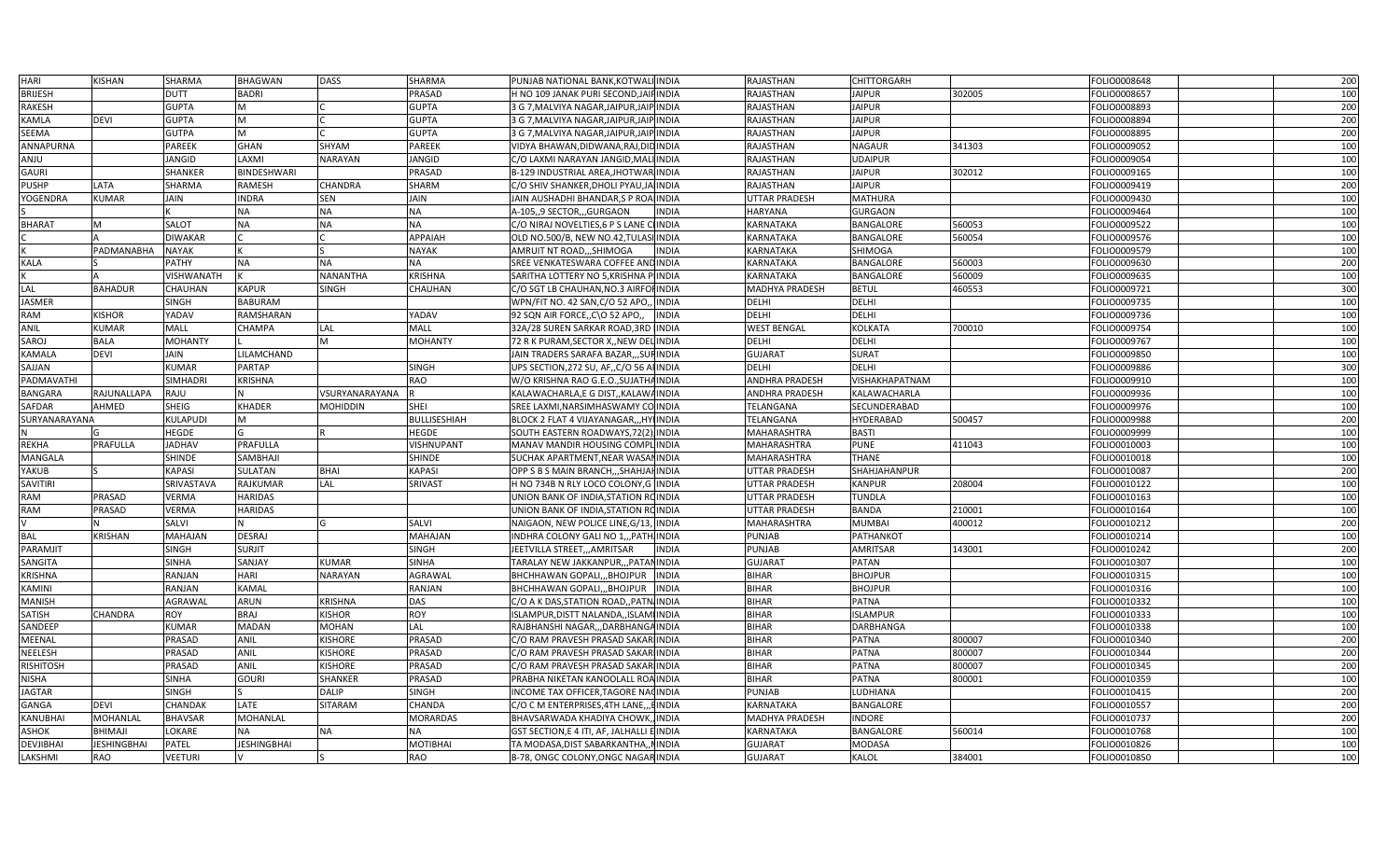| DILIPKUMAR                   |                     | <b>PATEL</b>      | <b>BAVALAL</b>     |                   | PATEL            | G H COLONEY, SARASPUR, , AHMEDA INDIA   |              | <b>GUJARAT</b>        | AHMEDABAD          |                  | FOLIO0010864 | 100        |
|------------------------------|---------------------|-------------------|--------------------|-------------------|------------------|-----------------------------------------|--------------|-----------------------|--------------------|------------------|--------------|------------|
| SHYAMSUNDER                  |                     | <b>KANJANI</b>    | <b>GOPALDAS</b>    |                   | <b>JETHANAND</b> | NEW SHIV SHAKTI O/S RAIPUR NR CINDIA    |              | <b>GUJARAT</b>        | AHMEDABAD          | 380022           | FOLIO0010946 | 100        |
| RAJESH                       |                     | <b>RAHUL</b>      |                    |                   | RAHUL            | KALPTARU APPARTMENT, B/H PATE INDIA     |              | <b>GUJARAT</b>        | AHMEDABAD          |                  | FOLIO0011001 | 100        |
| KAMLA                        |                     | <b>AHUJA</b>      |                    | <b>BDASS</b>      | AHUJA            | FLAT NO.326, POCKET B-5,SECTOR-INDIA    |              | DELHI                 | DELHI              | 110085           | FOLIO0011080 | 100        |
| VIJAYALAKSHMI                |                     |                   |                    |                   | RAMNATH          | 5/217 SHREE NIKETAN, MUMBAI TA INDIA    |              | MAHARASHTRA           | <b>MUMBAI</b>      | 400022           | FOLIO0011281 | 100        |
| HASUMATI                     |                     | <b>THAKER</b>     | <b>ARVIND</b>      |                   | THAKER           | 4 SURYA SADAN 6TH ROAD T P S V, INDIA   |              | <b>MAHARASHTRA</b>    | <b>MUMBAI</b>      | 400055           | FOLIO0011291 | 200        |
| SAMBAJI                      |                     | <b>SHINDE</b>     | <b>BABURAO</b>     |                   | <b>SHINDE</b>    | 47, HARI PRASAD APPT., VITTHALWINDIA    |              | MAHARASHTRA           | <b>PUNE</b>        | 411051           | FOLIO0011400 | 100        |
| <b>DINABEN</b>               | <b>HARKISANDAS</b>  | <b>PAREKH</b>     | <b>HARKISANDAS</b> |                   | PAREKH           | LAGDIWALA ESTATE HINGWALA LA INDIA      |              | MAHARASHTRA           | <b>MUMBAI</b>      | 400077           | FOLIO0011428 | 200        |
| <b>SUSHIL</b>                | KHETSHI             | <b>SHAH</b>       | <b>KHETSHI</b>     | PADAMSHI          | SHA              | 13 SMRUTI KUNJ 1ST FLOOR, 222 SEINDIA   |              | MAHARASHTRA           | <b>MUMBAI</b>      | 400028           | FOLIO0011475 | 200        |
| <b>KETAN</b>                 | DEVCHAND            | <b>SHAH</b>       | <b>DEVCHAND</b>    | VALJI             | SHAH             | 87/9 SHANKAR VILLA JAIN SOCIETY INDIA   |              | MAHARASHTRA           | <b>MUMBAI</b>      | 400022           | FOLIO0011478 | 100        |
| PRAGNA                       | DEVCHAND            | <b>SHAH</b>       | <b>DEVCHAND</b>    | VALJI             | SHAH             | 87/9 SHANKAR VILLA JAIN SOCIETY, INDIA  |              | MAHARASHTRA           | <b>MUMBAI</b>      | 400022           | FOLIO0011479 | 100        |
| <b>JAYANT</b>                | DEVCHAND            | <b>SHAH</b>       | <b>DEVCHAND</b>    | VALJI             | SHAH             | 87/9 SHANKAR VILLA JAIN SOCIETY, INDIA  |              | MAHARASHTRA           | <b>MUMBAI</b>      | 400022           | FOLIO0011480 | 100        |
| KALPANA                      |                     | <b>VERMA</b>      |                    |                   | VERMA            | C/O RAJ PETRO SYNTHETIC LTD,SUKINDIA    |              | RAJASTHAN             | CHITTORGARH        | 313001           | FOLIO0011686 | 100        |
| <b>AMIT</b>                  |                     | PORWAL            | <b>ROSHAN</b>      | LAL               | PORWAL           | C/O HARISH ARYA 1 K-18 SECTOR NINDIA    |              | RAJASTHAN             | CHITTORGARH        | 313001           | FOLIO0011695 |            |
| <b>KARAN</b>                 | SINGH               | PORWAL            | LAXMI              | <b>CHAND</b>      | PORWAL           | C/O HARISH ARYA 1 K-18 SECTOR NINDIA    |              | RAJASTHAN             | CHITTORGARH        | 313001           | FOLIO0011696 |            |
| <b>GULAB</b>                 |                     | <b>PARIKH</b>     | <b>NARENDRA</b>    |                   | PARIKH           | C/O SONEX ENTERPRISES OPP JYOT INDIA    |              | RAJASTHAN             | <b>CHITTORGARH</b> | 313001           | FOLIO0011700 |            |
| <b>SUSHILA</b>               |                     | PORWAL            | <b>KARAN</b>       | <b>SINGH</b>      | PORWAL           | C/O HARISH ARYA 1-K-18 SEC NO 11INDIA   |              | RAJASTHAN             | <b>CHITTORGARH</b> | 313001           | FOLIO0011701 |            |
| RAKESHWER                    |                     | <b>PUROHIT</b>    | <b>RAM</b>         |                   | <b>KRISHAN</b>   | POKHARANA U P BHOKATA BHAND INDIA       |              | RAJASTHAN             | CHITTORGARH        | 313001           | FOLIO0011954 | 100        |
|                              |                     | <b>PUROHIT</b>    |                    | W                 | <b>PUROHIT</b>   | POKHARANA U P BHOKATA BHANDINDIA        |              | RAJASTHAN             | CHITTORGARH        | 313001           | FOLIO0011956 | 100        |
| <b>UNHOL</b>                 |                     | <b>BOLIA</b>      | <b>NARENDRA</b>    | <b>SINGH</b>      | <b>BOLIA</b>     | C/O DINESH PORWAL,5 SURANA STINDIA      |              | RAJASTHAN             | <b>CHITTORGARH</b> | 313001           | FOLIO0011976 | 100        |
|                              | <b>CVIJAY</b>       | <b>KUMAR</b>      |                    |                   | CHANNAVEERAPPA   | MRITUNJAY NIWAS, MAJESTIC CIRC INDIA    |              | <b>ANDHRA PRADESH</b> | <b>CHITTOR</b>     |                  | FOLIO0012039 | 100        |
| SAVITHA                      |                     | <b>MORE</b>       | <b>ASHOK</b>       |                   |                  | APPAJI COMPOUND,DESH PUNDER INDIA       |              | <b>ANDHRA PRADESH</b> | <b>HUBLI</b>       |                  | FOLIO0012053 | 100        |
| <b>KANEHYA</b>               | LAL                 | SOMANI            | LATE               |                   | <b>MOTILAL</b>   | 4/107 MANIKYA NAGAR,GHODA JO INDIA      |              | <b>RAJASTHAN</b>      | <b>BHILWARA</b>    | 311001           | FOLIO0012173 | 100        |
| <b>DEEPAK</b>                | KUMAR               | <b>AGARWAL</b>    | <b>SHANKAR</b>     | LAL               | AGARWAL          | S-15/291 PRATAP NAGAR,,,BHILWAINDIA     |              | RAJASTHAN             | BHILWARA           | 311001           | FOLIO0012200 | 100        |
|                              |                     | <b>SHARMA</b>     | <b>KALU</b>        | <b>RAM</b>        | SHARMA           | JANTA CLINUIC, KAPASAN, CHITTOR INDIA   |              | RAJASTHAN             | <b>CHITTORGARH</b> |                  | FOLIO0012237 | 100        |
| ARCHANA                      |                     | <b>KABARA</b>     | <b>SHANKER</b>     | LAL               | <b>MAHESHWA</b>  | D/O SHANKER LAL MAHESHWARI,PINDIA       |              | RAJASTHAN             | <b>AJMER</b>       |                  | FOLIO0012262 | 100        |
| MOHAMMED                     | <b>JAHIR</b>        | <b>KHAN</b>       | <b>MOHAMMED</b>    | <b>JARIF</b>      | KHAN             | GOVT. SECONDARY SCHOOL, RUPAHINDIA      |              | RAJASTHAN             | <b>BHILWARA</b>    |                  | FOLIO0012333 | 100        |
| MUL                          | CHAND               | <b>TOSHNIWAL</b>  | <b>KESRI</b>       | MAL               | <b>TOSHNIWAL</b> | V & P BARDOD, VIA HAMIRGARH, DIINDIA    |              | RAJASTHAN             | <b>BHILWARA</b>    | 311025           | FOLIO0012340 |            |
| <b>GEETA</b>                 | DEVI                | <b>SOMANI</b>     | <b>PUSHPRAJ</b>    |                   | SOMANI           | ARADHANA MATCHING, CENTRE SA INDIA      |              | RAJASTHAN             | <b>BHILWARA</b>    | 311001           | FOLIO0012390 | 100        |
| PARAS                        | YESHWANT            | <b>CHOUDHARY</b>  | YESHWANT           | <b>GOVIND</b>     | <b>CHOU</b>      | ANAND BHUVAN MANGALWADI,1SINDIA         |              | MAHARASHTRA           | <b>MUMBAI</b>      |                  | FOLIO0012448 | 100        |
| RAJENDRA                     | PRASAD              | <b>MAHESHWARI</b> | <b>RAM</b>         | <b>NARAYAN</b>    | MAHESHWA         | RAJARAM ROAD, ICHALKARANJI, DIS INDIA   |              | MAHARASHTRA           | ICHALKARANJI       |                  | FOLIO0012471 | 100        |
| SUNITA                       |                     | <b>KABRA</b>      | <b>NA</b>          | <b>NA</b>         | <b>NA</b>        | RAJARAM ROAD,, POST.,, ICHALKARAINDIA   |              | MAHARASHTRA           | ICHALKARANJI       |                  | FOLIO0012472 | 200        |
|                              |                     | AHMED             | <b>NA</b>          | <b>NA</b>         | <b>NA</b>        | 88/5, NEAR SUB TEHSIL, DIST. SANG INDIA |              | PUNJAB                | SANGRUR            |                  | FOLIO0012508 | 100        |
| <b>NAFICE</b><br><b>INDU</b> |                     | <b>SHARDA</b>     | <b>NA</b>          | <b>NA</b>         | <b>NA</b>        | UF-21 FAIRDEAL HOUSE,SWASTIK CINDIA     |              | <b>GUJARAT</b>        | AHMEDABAD          | 148021<br>380009 | FOLIO0012539 | 100        |
|                              |                     |                   |                    |                   |                  |                                         |              |                       |                    |                  |              |            |
| GOUTAM                       | CHAND               | <b>SHAH</b>       | <b>DEVICHAND</b>   |                   |                  | SHAHI BAUGH,,,AHMEDABAD                 | <b>INDIA</b> | <b>GUJARAT</b>        | AHMEDABAD          |                  | FOLIO0012780 | 100        |
| <b>HULASHI</b>               |                     | <b>DEVI</b>       | <b>BANDMAL</b>     |                   | LUNKED           | NILESHKUMAR SHANTILAL, AZAD CHINDIA     |              | MAHARASHTRA           | <b>JALGAON</b>     |                  | FOLIO0012811 | 100        |
| <b>BHUPAT</b>                |                     | <b>GANATRA</b>    | <b>DAHYALAL</b>    |                   |                  | C/O SANJAY TRADING CO, MILL PAR INDIA   |              | <b>GUJARAT</b>        | <b>RAJKOT</b>      | 360002           | FOLIO0013136 | 100<br>100 |
| <b>BABULAL</b>               |                     | <b>JASRAJ</b>     | <b>JASRAJ</b>      |                   |                  | DUNGAR CHANDLUNIA, BHARU BAZINDIA       |              | RAJASTHAN             | <b>BARMER</b>      | 344022           | FOLIO0013307 |            |
| M                            | HARISCHANDRA SHETTY |                   | M                  | <b>GUNAPALA</b>   | SHETTY           | BETKERI ROAD,,MOODBIDR                  | <b>INDIA</b> | KARNATAKA             | <b>MOODBIDRI</b>   |                  | FOLIO0013618 | 200        |
| VASUMATI                     |                     | <b>SUKHADIA</b>   | HASMUKHLAL         |                   | <b>SUKHADIA</b>  | 520 HARINAGAR 3-OPP BRC GATE, AINDIA    |              | <b>GUJARAT</b>        | <b>SURAT</b>       |                  | FOLIO0013742 | 100        |
| <b>TEJABHAI</b>              |                     | <b>TADHA</b>      | <b>LAKHABHAI</b>   |                   |                  | SHYAM SOCIETY,,,SURAT                   | <b>INDIA</b> | <b>GUJARAT</b>        | <b>SURAT</b>       |                  | FOLIO0013874 | 200        |
| SAMIR                        | KUMAR               | <b>SAHA</b>       | LATE               | AMARENDRNATH      |                  | C/O SAHA MEDICAL MART,RADHA IINDIA      |              | <b>WEST BENGAL</b>    | <b>BURDWAN</b>     | 713325           | FOLIO0013900 | 100        |
| <b>SUDHA</b>                 | <b>DEVI</b>         | <b>JAISWAL</b>    | <b>BALRAM</b>      |                   | JAISWAL          | 1/1B BARICK LANE,,, CALCUTTA            | <b>INDIA</b> | <b>WEST BENGAL</b>    | <b>KOLKATA</b>     | 700006           | FOLIO0013912 | 200        |
| <b>PUSPAL</b>                |                     | <b>DASGUPTA</b>   | LATE               | <b>SNDAS</b>      | <b>GUPTA</b>     | 46/2 SATYEN ROY, BRANCH ROAD, , CINDIA  |              | <b>WEST BENGAL</b>    | <b>KOLKATA</b>     | 700034           | FOLIO0013983 | 200        |
| <b>BIMLA</b>                 | <b>DEVI</b>         | <b>DALMIA</b>     | <b>SITARAM</b>     |                   | <b>DALMIA</b>    | C/O SITARAM DALMIA,NEW ROAD IINDIA      |              | <b>BIHAR</b>          | <b>PATNA</b>       |                  | FOLIO0014024 | 200        |
| <b>KALEEM</b>                | AHMED               | <b>KHAN</b>       | LATE               | <b>IOBALAHMED</b> | KHA              | MUFFAR HOUSE, NOOR MEHAL ROAINDIA       |              | Madhya Pradesh        | <b>UJJAIN</b>      |                  | FOLIO0014120 | 200        |
| GAYA                         | PRASAD              | <b>GAUTAM</b>     | LATE               | <b>DP</b>         | GAUTAM           | GREEN PRAK EXTENSION,,,NEW DEHNDIA      |              | DELHI                 | <b>DELHI</b>       | 110016           | FOLIO0014145 | 200        |
|                              |                     | <b>SHANTHI</b>    | D                  |                   | RAJA             | C5D 43/A JANAKPURI,,,N DELHI            | <b>INDIA</b> | <b>DELHI</b>          | <b>DELHI</b>       | 110058           | FOLIO0014256 | 100        |
| RAM                          | <b>MURTI</b>        | <b>SHARMA</b>     | LATE               | SHRIRAM           | KISHAN           | G-69 NANAK PURA,,,N DELHI               | <b>INDIA</b> | DELHI                 | <b>DELHI</b>       | 110021           | FOLIO0014274 | 100        |
| ZUBIN                        |                     | RATWANI           | <b>NA</b>          | <b>NA</b>         | <b>NA</b>        | 74 POLO ROAD, DELHI CANTT,, N DE INDIA  |              | DELHI                 | DELHI              |                  | FOLIO0014276 | 100        |
| <b>LALIT</b>                 | <b>MOHAN</b>        | <b>MOHANTY</b>    | LATE               | <b>KB</b>         | <b>MOHANTY</b>   | Q NO 103 R K PURAM,SEC XI,,N DELINDIA   |              | <b>DELHI</b>          | <b>DELHI</b>       |                  | FOLIO0014281 | 100        |
| <b>KUSUM</b>                 |                     | LATA              |                    |                   | GUPTA            | B-186 ASHOK VIHAR,PHASE I,,DELH INDIA   |              | DELHI                 | DELHI              | 110052           | FOLIO0014282 | 200        |
|                              |                     | <b>BHATI</b>      | <b>RAGHUBIR</b>    |                   | SINGH            | PO DADRI,,,GHAZIABAD                    | <b>INDIA</b> | <b>UTTAR PRADESH</b>  | <b>GHAZIABAD</b>   |                  | FOLIO0014360 | 100        |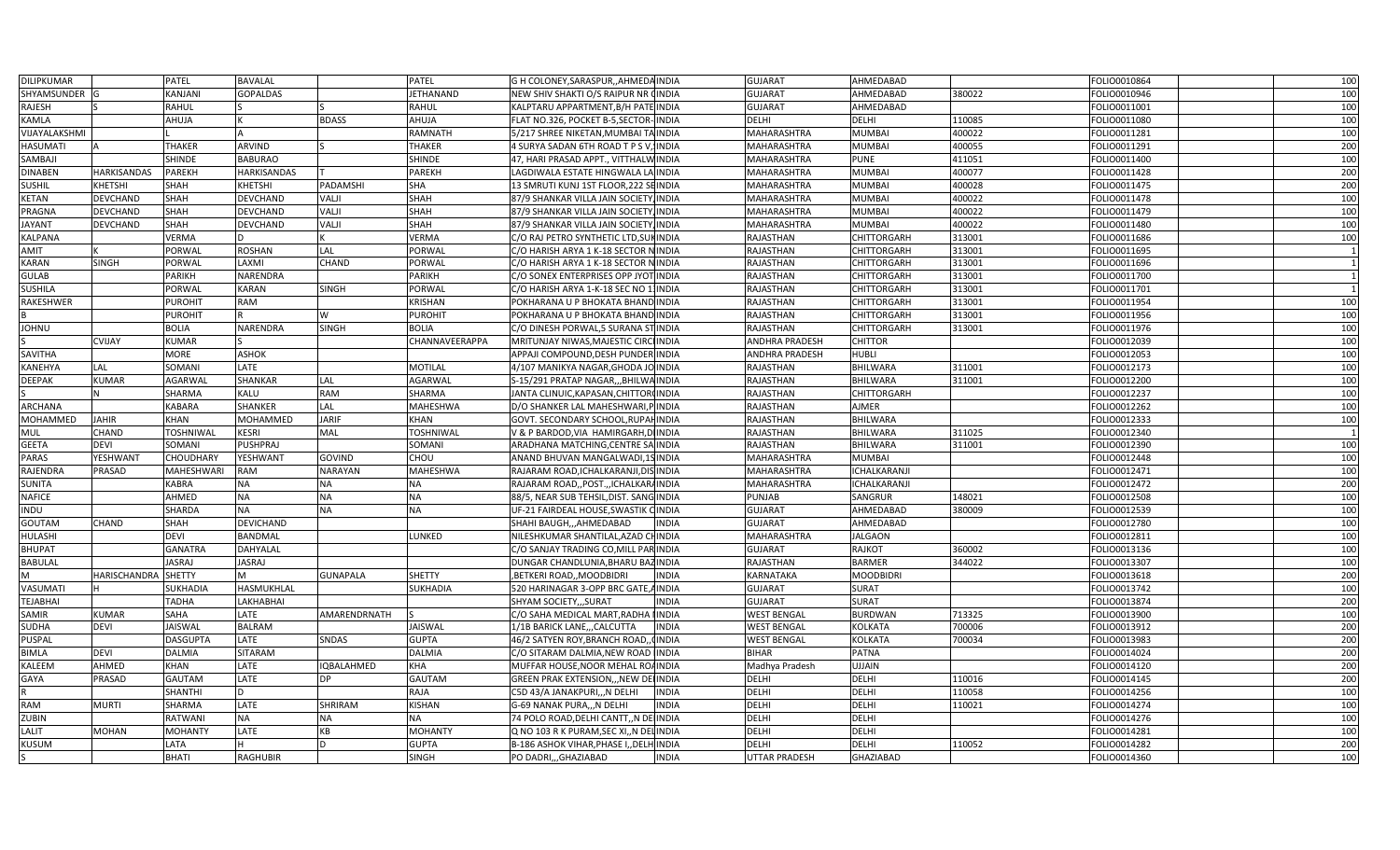| RAJESH                |                             | <b>KUMAR</b>         | <b>SURINDER</b>        |                  | <b>KUMAR</b>      | DDA S MIG FLATS, LONI ROAD CHITFINDIA               |              | <b>DELHI</b>          | DELHI             |        | FOLIO0014416 | 100 |
|-----------------------|-----------------------------|----------------------|------------------------|------------------|-------------------|-----------------------------------------------------|--------------|-----------------------|-------------------|--------|--------------|-----|
|                       |                             | VAID                 | BK                     | LM               | VAID              | CENTRAL ACADEMY, ,, PANIPAT                         | <b>INDIA</b> | <b>HARYANA</b>        | PANIPAT           |        | FOLIO0014454 | 100 |
| SURYAKANT             |                             | <b>KOTHARI</b>       | PRANJIVAN              |                  | <b>DAS</b>        | GEB COLONY,TA THASRA,,THASRA INDIA                  |              | <b>GUJARAT</b>        | <b>THASRA</b>     |        | FOLIO0014562 | 100 |
| SHIV                  | <b>DUTTSINGH</b>            | <b>BHADORIA</b>      | <b>SHYAM</b>           | <b>SINGH</b>     | <b>BHADORIA</b>   | 84 ENTERPRISE 8TH FLOOR,FORJET                      | <b>INDIA</b> | MAHARASHTRA           | <b>MUMBAI</b>     | 400036 | FOLIO0014659 | 150 |
| SAYEEDA               |                             | <b>KHAN</b>          | <b>NAZIR</b>           |                  | <b>KHAN</b>       | KAPADIA NAGAR, KURLA W,, MUMB INDIA                 |              | MAHARASHTRA           | <b>MUMBAI</b>     |        | FOLIO0014686 | 100 |
| MANOJ                 | DALICHAND                   | <b>OSWAL</b>         | <b>DALICHAND</b>       |                  | VARDICHAND        | <b>GANDHI CHOWK,,,SANGL</b>                         | <b>INDIA</b> | <b>MAHARASHTRA</b>    | SANGLI            |        | FOLIO0014688 | 100 |
| UGAMRAJ               |                             | JAIN                 | VAKTAVARMAL            |                  |                   | 108/116 VITHAL WADI, IST FLOOR RINDIA               |              | MAHARASHTRA           | <b>MUMBAI</b>     | 400002 | FOLIO0014791 | 100 |
| ACHARYA               | <b>MAHENDRA</b>             | PRASAD               | <b>REVABHAI</b>        |                  |                   | 18/B NAND BHUVAN M C ROAD OP INDIA                  |              | MAHARASHTRA           | <b>MUMBAI</b>     | 400093 | FOLIO0014825 | 100 |
| <b>GURVINDER</b>      |                             | <b>KAUR</b>          | <b>NA</b>              | <b>NA</b>        | <b>NA</b>         | VAIBHAV NAGAR,,NEAR LODO WALINDIA                   |              | <b>PUNJAB</b>         | <b>JALANDHAR</b>  |        | FOLIO0014891 | 100 |
| SARLA                 |                             | <b>GANDHI</b>        | <b>NA</b>              | <b>NA</b>        | <b>NA</b>         | ADAMPUR,,,JALANDHAR                                 | <b>INDIA</b> | PUNJAB                | <b>JALANDHAR</b>  |        | FOLIO0014892 | 200 |
| PRITPAL               |                             | <b>SINGH</b>         | <b>NA</b>              | <b>NA</b>        | <b>NA</b>         | TEH & DIST-JALANDHAR,,,JALANDH <mark>INDIA</mark>   |              | PUNJAB                | <b>JALANDHAR</b>  |        | FOLIO0014900 | 100 |
| M                     |                             | <b>RAMANATHAN</b>    | <b>MUTHUKARUPPAN</b>   |                  |                   | POOSARI KADU STREET, SURAMPAT                       | INDIA        | ANDHRA PRADESH        | <b>GUNTUR</b>     |        | FOLIO0014947 | 100 |
|                       |                             | <b>MALARURHI</b>     |                        |                  | SIVAMANI          | SIVA FIBRE PRODUCTS,,, NAGPUR                       | <b>INDIA</b> | MAHARASHTRA           | <b>NAGPUR</b>     |        | FOLIO0014949 | 200 |
| <b>ISHWAR</b>         |                             | HEBBAR               | SEETARAM               |                  | HEBBAR            | MICROWAVE QUARTERS, ALTINHO IINDIA                  |              | GOA                   | PANAJI            | 403001 | FOLIO0014967 | 100 |
| <b>DURGAMBA</b>       |                             | <b>BATTINA</b>       | <b>RAMA</b>            | <b>MOHANARAO</b> |                   | PWD QUARTERS, VENKATE SWARAFINDIA                   |              | TELANGANA             | <b>HYDERABAD</b>  |        | FOLIO0015060 | 100 |
| LAKSHMINARAYA BABU    |                             | <b>BRUNDAVANAM</b> B |                        |                  | KRISHNAMACHARYULU | B L NARAYANA BABU SRILAKSHMI NINDIA                 |              | <b>ANDHRA PRADESH</b> | <b>KRISHNA</b>    |        | FOLIO0015081 | 100 |
| VIJAYA                | <b>BHASKARAVARM POTHURI</b> |                      | <b>VENKATA</b>         | KRISHNAM         | <b>RAJ</b>        | CHINA KOTHA LANKA PO,,,MUMMI INDIA                  |              | <b>ANDHRA PRADESH</b> | MUMMIDIVARAM      |        | FOLIO0015082 | 100 |
| <b>SEETHARAMAYYAV</b> |                             |                      | <b>APPA</b>            |                  | <b>RAO</b>        | PRATHAPNAGAR,,,KAKINADA                             | <b>INDIA</b> | ANDHRA PRADESH        | <b>KAKINADA</b>   |        | FOLIO0015090 | 100 |
| PAWAN                 | KUMAR                       | AGRAWAL              | <b>KHEMCHAND</b>       |                  | <b>AGRAWAL</b>    | KUMAR MEDICAL AGENCY,,,SAMBA INDIA                  |              | ORISSA                | SAMBALPUR         |        | FOLIO0015111 | 200 |
| <b>CHHAYA</b>         |                             | <b>KHANDALIKAR</b>   | <b>ANIL</b>            |                  | <b>RAO</b>        | 104 GANDHI ROAD,,,PANDHARPUR INDIA                  |              | MAHARASHTRA           | PANDHARPUR        |        | FOLIO0015119 | 100 |
|                       | VS                          | MUTHUVALE            | M                      |                  | SHUNMUGOVALE      | 16 SOUTH RAJA STREET,,,TUTICORII INDIA              |              | TAMIL NADU            | <b>TUTICORIN</b>  |        | FOLIO0015168 | 100 |
| SUDHAKAR              |                             | <b>VUDUTHA</b>       | <b>JAGADEESWARAIAH</b> |                  |                   | BIBINAGAR DIST NALGONDA,A P,B INDIA,                |              | <b>ANDHRA PRADESH</b> | <b>BIBINAGAR</b>  |        | FOLIO0015190 | 100 |
|                       |                             | KAMALAVENI           | M                      | <b>NATARAJA</b>  | <b>MURTHY</b>     | R S ROAD, PERUNDURAI T K., PERIYA INDIA             |              | <b>TAMIL NADU</b>     | PERIYAR           |        | FOLIO0015212 | 100 |
| RAJA                  | RAM                         | PARASHAR             | RAMNARAIN              |                  |                   | OPPO SITLA MANDIR, DAULAT BAGHINDIA                 |              | RAJASTHAN             | <b>AJMER</b>      | 305001 | FOLIO0015222 | 25  |
| ANITA                 |                             | PARASHAR             | <b>ROOP</b>            | CHAND            |                   | OPPO SITLA MANDIR, DAULAT-BAGHNDIA                  |              | RAJASTHAN             | <b>AJMER</b>      | 305001 | FOLIO0015232 | 25  |
| SURESH                |                             | <b>GOPALIYA</b>      | <b>BHAGWAN</b>         | <b>DAS</b>       | <b>GOPALIYA</b>   | ENGINEER DISTRICT SOIL CONSERVIINDIA                |              | RAJASTHAN             | <b>SIROHI</b>     | 307001 | FOLIO0015400 | 100 |
| GOPAL                 | LAL                         | <b>SWARNKAR</b>      | <b>BHAGWAN</b>         | LAL              | <b>SWARNKAR</b>   | GOPAL LAL SWARNKAR BUS STOP,                        | <b>INDIA</b> | RAJASTHAN             | <b>DAUSA</b>      |        | FOLIO0015406 | 200 |
| RAM                   | <b>BHAROSI</b>              | <b>SWARNKAR</b>      | <b>BHAGWAN</b>         | LAL              | <b>SWARNKAR</b>   | RAM BHAROSI SWARNKAR BUS STAINDIA                   |              | RAJASTHAN             | <b>DAUSA</b>      |        | FOLIO0015407 | 200 |
| HANSHABEN             |                             | <b>GAJIPARA</b>      | <b>HARSUKH</b>         |                  |                   | OPP CO-OP SOCIETY, NEAR JAMADA INDIA                |              | <b>GUJARAT</b>        | <b>BHAVNAGAR</b>  |        | FOLIO0015511 | 100 |
| <b>JANAK</b>          |                             | <b>GAJIPARA</b>      | JAGJIVAN               |                  |                   | OPP CO-OP SOCIETY, NEAR JAMADA INDIA                |              | <b>GUJARAT</b>        | BHAVNAGAR         |        | FOLIO0015512 | 100 |
| <b>KISHOR</b>         |                             | <b>GAJIPARA</b>      | <b>CHUNILAL</b>        |                  |                   | OPP CO-OP SOCIETY, JAMADAR WALINDIA                 |              | <b>GUJARAT</b>        | <b>BHAVNAGAR</b>  |        | FOLIO0015513 | 100 |
| <b>INDIRA</b>         | <b>NAND</b>                 | LAL                  | NANDLAL                |                  |                   | OPP CO-OP SOCIETY, JAMADAR WALINDIA                 |              | <b>GUJARAT</b>        | BHAVNAGAR         |        | FOLIO0015514 | 100 |
| JAGJIVAN              | <b>ANAND</b>                | <b>BHAI</b>          | <b>ANANDBHAI</b>       |                  |                   | OPP CO-OP SOCIETY, JAMADAR WALINDIA                 |              | <b>GUJARAT</b>        | BHAVNAGAR         |        | FOLIO0015515 | 100 |
| NIRMALA               |                             | <b>KISHORBHAI</b>    | <b>KISHOR</b>          |                  |                   | OPP CO-OP SOCIETY, JAMADAR WAIINDIA                 |              | <b>GUJARAT</b>        | <b>BHAVNAGAR</b>  |        | FOLIO0015516 | 100 |
| <b>HARSUKH</b>        |                             | <b>GAJIPARA</b>      | CHUNILAL               |                  |                   | OPP CO-OP SOCIETY, JAMADAR WALINDIA                 |              | <b>GUJARAT</b>        | BHAVNAGAR         |        | FOLIO0015517 | 100 |
| JASHVANTI             |                             | PATEL                | <b>JAYANTILAL</b>      |                  |                   | KHALAVAD PLOT,KHIJDA STREET,,DINDIA                 |              | <b>GUJARAT</b>        | <b>DHORAJI</b>    |        | FOLIO0015525 | 300 |
| <b>JAYANTI</b>        | LALV                        | PATEL                | VRAJLAL                |                  |                   | KHALAVAD PLOT, KHIJDA STREET, D INDIA               |              | <b>GUJARAT</b>        | <b>DHORAJI</b>    |        | FOLIO0015526 | 300 |
| HINABEN               |                             | PATEL                | <b>VIRENDRA</b>        |                  |                   | KHALAVAD PLOT,KHIJDA STREET,,D <mark>I</mark> INDIA |              | <b>GUJARAT</b>        | <b>DHORAJI</b>    |        | FOLIO0015527 | 300 |
| ANWER                 | <b>HUSSAIN</b>              | ALI                  |                        | HUNNUR           | <b>SAHEB</b>      | NO 21/225,PALEM PAPAIAH STREE INDIA                 |              | <b>ANDHRA PRADESH</b> | <b>KANDUKUR</b>   |        | FOLIO0015544 | 200 |
|                       |                             | BALAKRISHNAN         | SUBRAMANIAN            |                  |                   | PLOT 11 G BLOCK 1ST STREET 5, AV INDIA              |              | <b>TAMIL NADU</b>     | <b>CHENNAI</b>    |        | FOLIO0015546 | 200 |
|                       |                             | VANDHANA             |                        |                  | JAIN              | NO 123 PALAYAKAR STREET, AYANA INDIA                |              | <b>TAMIL NADU</b>     | CHENNAI           |        | FOLIO0015553 | 100 |
|                       | SALAMCHAND                  | <b>JAIN</b>          | RANGLALJI              |                  |                   | NO 123 PALAYAKAR STREET, AYANA INDIA                |              | <b>TAMIL NADU</b>     | CHENNAI           |        | FOLIO0015555 | 100 |
| SREEVANI              |                             | <b>MANNEM</b>        | M                      | <b>NAGESH</b>    | <b>REDDY</b>      | Z P COLONY,,, NELLORE                               | <b>INDIA</b> | <b>ANDHRA PRADESH</b> | <b>NELLORE</b>    |        | FOLIO0015571 | 100 |
| RAMAKRISHNA           |                             |                      | <b>MUNISONAPPA</b>     |                  |                   | J E CIVIL,,,SIMOGA                                  | <b>INDIA</b> | KARNATAKA             | SIMOGA            |        | FOLIO0015576 | 100 |
|                       | RAMACHANDRA MURTHY          |                      | LATE                   | PCHANDRA         | <b>SEKHA</b>      | V B MAIN ROAD,YELAHANKA NEW INDIA                   |              | KARNATAKA             | <b>BANGALORE</b>  |        | FOLIO0015586 | 200 |
| VASANTH               |                             | KUMAR                | GHEESU                 |                  | LAL               | RAMESH JEWELLERY MART,,,HASSAINDIA                  |              | KARNATAKA             | <b>HASSAN</b>     |        | FOLIO0015593 | 200 |
| ROOPA                 |                             | <b>BHASKAR</b>       | <b>SINGIRI</b>         |                  | <b>BHASKAR</b>    | ADI KRUPA I FLOOR, UTTARADI MUTINDIA                |              | <b>KARNATAKA</b>      | BANGALORE         |        | FOLIO0015605 | 100 |
| SHRIPAD               |                             | <b>BHAT</b>          | PARAMESHWARA           |                  | <b>BHAT</b>       | S N HEGDE D NO 468 13THA-CROSSINDIA                 |              | Gujarat               | <b>BHAVNAGAR</b>  |        | FOLIO0015608 | 100 |
|                       |                             | <b>INDIRA</b>        |                        |                  | <b>SURESH</b>     | 77 KOUNDINYA 6TH FLOOR,,GOUNHNDIA                   |              | <b>BIHAR</b>          | PATNA             |        | FOLIO0015611 | 100 |
| INDER                 |                             | <b>SINGH</b>         | <b>BADLU</b>           |                  | <b>RAM</b>        | OC 3 BN,, NATIONAL DEFENCE ACALINDIA                |              | <b>MAHARASHTRA</b>    | <b>PUNE</b>       | 411023 | FOLIO0015666 | 100 |
| <b>ASADULLA</b>       |                             | <b>HUSSAINI</b>      | SAJJAD                 | <b>PASHA</b>     | <b>HUSSAIN</b>    | SAMATHA ELECTRICALS KANCHIT                         | (INDIA       | TELANGANA             | <b>MEDAK</b>      | 502103 | FOLIO0015681 | 100 |
| <b>KAMALA</b>         | <b>DEVI</b>                 | <b>AVULA</b>         |                        | <b>BABU</b>      | <b>RAO</b>        | H NO 36-2, MAHAKALESHWAR COLUNDIA                   |              | Madhya Pradesh        | <b>BHOPAL</b>     |        | FOLIO0015688 | 200 |
| ADI                   | REDDY                       | <b>EDA</b>           | RAMAKRISHNA            | PRASAD           | IR.               | S/O E K R PRASAD REDDY, ASHOK NJINDIA               |              | <b>KERALA</b>         | <b>TRIVENDRAM</b> |        | FOLIO0015699 | 100 |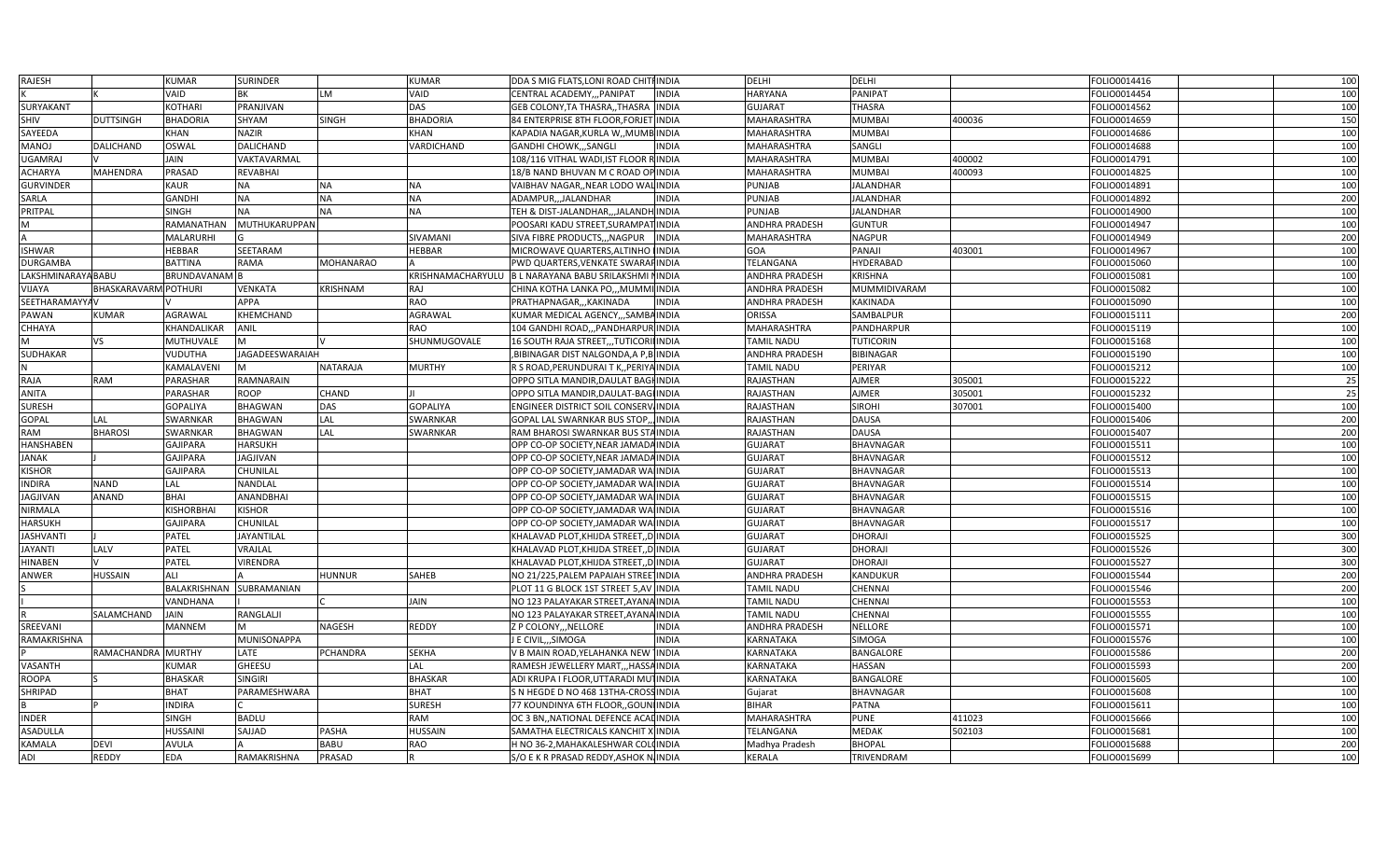| <b>KIRAN</b>       | <b>KUMAR</b>      | <b>CHERUKU</b>        | NARASIMHA                 |                   | REDDY          | 545 SANJAY COLONY,,,BIKANER<br><b>INDIA</b>            | RAJASTHAN             | <b>BIKANER</b>        |        | FOLIO0015702 | 100        |
|--------------------|-------------------|-----------------------|---------------------------|-------------------|----------------|--------------------------------------------------------|-----------------------|-----------------------|--------|--------------|------------|
| <b>VENKATA</b>     | RAMANA            | <b>SEELA</b>          | <b>KRISHNA</b>            | <b>MOORTHY</b>    | <b>SEEL</b>    | STATE BANK OF INDIA, MAIN BRANCINDIA                   | RAJASTHAN             | PALI                  |        | FOLIO0015703 | 100        |
| SREENIVASA         | CHARYRAMADU GU    |                       | NAGABUSHANA               | <b>CHARY</b>      | RA             | GOUTHAM NAGAR COLLONY, H N-6 INDIA                     | ANDHRA PRADESH        | ANAND                 |        | FOLIO0015706 | 100        |
| VIJAYA             | <b>KUMARI</b>     | DUDDEMPUDI            | <b>NA</b>                 | NA                | <b>NA</b>      | W/O D.L.N. CHOUDHARY, G.R.C., JR. INDIA                | ANDHRA PRADESH        | PRAKASAM              | 523301 | FOLIO0015713 | 100        |
|                    |                   | PORWAL                | <b>BADRI</b>              |                   | PRASAD         | 8M/15 DABOULI,,,KANPUR<br><b>INDIA</b>                 | <b>UTTAR PRADESH</b>  | KANPUR                | 208022 | FOLIO0015765 | 100        |
| SUMAN              |                   | LATA                  | <b>NARINDER</b>           |                   | SINGLA         | W/O NARINDER SINGLA, VPO., BILASINDIA                  | <b>PUNJAB</b>         | <b>FEROZEPUR</b>      | 142039 | FOLIO0015832 | 100        |
| YOGESH             |                   | <b>KAPOOR</b>         | <b>HARBANSLAL</b>         |                   | <b>KAPOOR</b>  | GURU DWARA STREET, MORAR GW INDIA                      | <b>MADHYA PRADESH</b> | <b>GWALIOR</b>        | 474006 | FOLIO0016164 | 158        |
|                    |                   | INDIRA                | <b>MURIGESHAPPA</b>       |                   |                | C/O K S MAHABALA SHETTY, B-2 SAI INDIA                 | KARNATAKA             | MANGALORE             | 575001 | FOLIO0016375 | 100        |
| SAROJ              | <b>DEEPAK</b>     | SHAH                  | <b>DEEPAK</b>             | <b>CHHABILDAS</b> | SН             | 211, MAHESH NAGAR,  SHRI GANGAINDIA                    | RAJASTHAN             | <b>SRI GANGANAGAR</b> |        | FOLIO0016395 | 100        |
| PRITIMA            | HITENDRA          | SHAH                  | <b>HITENDRA</b>           |                   | CHHABILDAS     | 211, MAHESH NAGAR,  SHRI GANGA INDIA                   | RAJASTHAN             | SRI GANGANAGAR        |        | FOLIO0016397 | 200        |
| SANDHYA            |                   | SHARMA                | SATYANARAYAN              |                   | SHARMA         | C/O SRI S.N.SHARMA, PRECIDENT DIINDIA                  | <b>MADHYA PRADESH</b> | <b>MORENA</b>         | 476001 | FOLIO0016473 | 100        |
| SARUP              | <b>CHAND</b>      | DHIR                  | LATE                      | <b>CL</b>         | <b>DHIR</b>    | H NO 1013 BLOCK-10, WEA ABDULA INDIA                   | DELHI                 | DELHI                 |        | FOLIO0016491 | 100        |
| PRADEEP            |                   | KUMAR                 | <b>RAM</b>                | LAL               | SHARMA         | S/O SH RAM LAL SHARMA BEHIND IINDIA                    | <b>HARYANA</b>        | BHIWANI               | 123306 | FOLIO0016508 | 100        |
| <b>SURESH</b>      |                   | Lal                   | <b>SHIVAGOBIND</b>        |                   | PRASAD         | 12 BARADWARI FLATS, SAKCHI, JAM INDIA                  | <b>BIHAR</b>          | <b>JAMSHEDPUR</b>     |        | FOLIO0016621 | 200        |
| RAJESH             |                   | <b>AGARWAL</b>        | <b>BISWANATH</b>          |                   | AGARWALLA      | C/O ANAND, TAXI STAND, , CALCUTT, INDIA                | WEST BENGAL           | <b>KOLKATA</b>        |        | FOLIO0016622 | 300        |
| <b>BASANT</b>      | <b>KUMAR</b>      | <b>KASHYAP</b>        | <b>GHAMANDI</b>           |                   | RAMA           | KEDAR KUNJ NO 2,,, PATNA<br><b>INDIA</b>               | <b>BIHAR</b>          | PATNA                 |        | FOLIO0016623 | 200        |
| <b>KUNTI</b>       |                   | <b>KASHYAP</b>        | <b>BASANT</b>             | <b>KUMAR</b>      | <b>KASHYAP</b> | <b>INDIA</b><br>KEDAR KUNJ NO 2., PATNA                | <b>BIHAR</b>          | <b>PATNA</b>          |        | FOLIO0016624 | 300        |
| <b>MUSHARRAF</b>   |                   | <b>HUSAIN</b>         | <b>NA</b>                 | <b>NA</b>         | <b>NA</b>      | A-803, NEEL PADAM KUNJ, OPP. DAE INDIA                 | <b>UTTAR PRADESH</b>  | <b>GHAZIABAD</b>      | 201010 | FOLIO0016661 | 300        |
| <b>NARESH</b>      | CHAND             | <b>BANSAL</b>         | <b>BALKISHAN</b>          |                   |                | 450 N, METHILDA AVE., V-307, SUNIUNITED STATES OF ANNA |                       | NA                    | 94086  | FOLIO0016694 | 100        |
| PARAMJEET          | <b>SINGH</b>      | BEDI                  | MAJ                       | GS                | BEDI           | BIETILA VEIEN 14,9800 VADSQ,, NOI UNITED KINGDOM       | <b>NA</b>             | <b>NA</b>             |        | FOLIO0016698 | 1000       |
|                    |                   | KHATRI                |                           |                   | KHATRI         | 4 KHA 32, JAWAHAR NAGAR, JAIPUI INDIA                  | RAJASTHAN             | <b>JAIPUR</b>         | 302004 | FOLIO0016701 | 100        |
|                    |                   | RAMALINGAM            |                           |                   | SWAMINATHAN    | P O BOX 26, RABIGH 21911, K S A, RASAUDI ARABIA        | ΝA                    | <b>NA</b>             |        | FOLIO0016705 | 200        |
| <b>MAHESH</b>      |                   | KARNA                 |                           |                   | <b>KARNA</b>   | SHEELAS FASHION P O BOX 402, HEI CAYMAN ISLANDS        | <b>NA</b>             | <b>NA</b>             |        | FOLIO0016751 | 200        |
| THUMMALA           |                   | <b>BHAKTHAVATSALT</b> |                           | SUNDARARAMI       | REDDY          | 15/43 BRINDAVANAM, NELLORE, A INDIA                    | ANDHRA PRADESH        | <b>NELLORE</b>        | 524001 | FOLIO0016861 | 500        |
| HASSAN             | SAEED             | BAJHAO                | SAEED                     | YESLAM            | BAJHAO         | BIN LADEN RD P O BOX 31917, JEDD SAUDI ARABIA          | NA                    | <b>NA</b>             | 21418  | FOLIO0016911 | 200        |
| PRABUDHAN          | N.                | <b>KRISHNAN</b>       |                           |                   | KRISHNAN       | ABB ELECTRICAL INDUSTRIES,P B 87SAUDI ARABIA           | NA                    | NA                    | 11492  | FOLIO0016932 | 200        |
| CHANDU             | GUL               | PUNJWANI              | <b>NA</b>                 | <b>NA</b>         | <b>NA</b>      | 3334 VISTA LAKE DR SUGAR LAND, JUNITED STATES OF ANNA  |                       | <b>NA</b>             |        | FOLIO0016954 | 500        |
| PRAKASA            | <b>RAOP</b>       |                       | <b>CHENNAIAH</b>          |                   | <b>SETTY</b>   | C/O ADDALA D S, NO 7 WOOD THOI UNITED KINGDOM          | NA                    | <b>NA</b>             |        | FOLIO0016970 | 200        |
| <b>TARAK</b>       | <b>NATH</b>       | DAS                   |                           |                   | DAS            | QASCO ENERGY DEPTT W & G, POSTQATAR                    | <b>NA</b>             | <b>NA</b>             |        | FOLIO0016994 | 200        |
| <b>VANITA</b>      | KAMALNATH         | <b>SHENOY</b>         | <b>KAMALNAIN</b>          |                   | <b>SHENOY</b>  | MUSCAT FINANCE CO LTD, P BOX 310MAN                    | <b>NA</b>             | <b>NA</b>             |        | FOLIO0017000 | 200        |
| PAREED             |                   | <b>BASHEER</b>        | <b>PAREED</b>             |                   | <b>MEJHAR</b>  | VALSYAVEETTIL HOUSE, NADACKAL INDIA                    | <b>KERALA</b>         | KOTTAYAM              | 686124 | FOLIO0017090 | 200        |
| KEERTI             |                   | WADHAWAN              | <b>MOHAN</b>              | LAL               | WADMAWAN       | UNICEF POST BOX NO 1169, ADDIS<br><b>ETHIOPIA</b>      | <b>NA</b>             | <b>NA</b>             |        | FOLIO0017115 | 200        |
| RAMACHANDRA REDDY  |                   | <b>GOLLAPUDI</b>      | G                         | <b>NARWYAN</b>    | REDDY          | G N R REDDY C/O GWUFF INGENEI<br>ZAMBIA                | NA                    | <b>NA</b>             |        | FOLIO0017119 | 600        |
| <b>INDERBETHAL</b> | <b>SINGH</b>      | <b>THAKRAL</b>        | <b>KARTAR</b>             | <b>SINGH</b>      | THAKRAL        | 6/F HONGKONG PACIFIC CENTRE, 28 HONG KONG              | <b>NA</b>             | <b>NA</b>             |        | FOLIO0017125 | 100        |
| CHAND              | <b>RAKANT</b>     | LAKHANI               | <b>BHAGUANJI</b>          |                   | LAKHANI        | C/301 RAJKISHORE SOCIETY, MEURI INDIA                  | <b>MAHARASHTRA</b>    | <b>MUMBAI</b>         | 400067 | FOLIO0017130 | 200        |
| SITARAM            |                   | LOHIA                 |                           |                   | LOHIA          | LOHIA NIWAS, 3-B, NEW ROAD, ALI INDIA                  | <b>WEST BENGAL</b>    | <b>KOLKATA</b>        | 700027 | FOLIO0017135 | 200        |
| <b>DEEP</b>        |                   | <b>MALIK</b>          | <b>PRAN</b>               |                   | <b>MALIK</b>   | C/O R.N.MALIK 012, RAKSHAK HOU INDIA                   | <b>HARYANA</b>        | <b>GURGAON</b>        | 122001 | FOLIO0017158 | 200        |
|                    | RAJENDRA          | <b>KUMAR</b>          |                           |                   | JAIN           | C/O SHAH ELECTRICALS, 341 MINT SINDIA                  | TAMIL NADU            | CHENNAI               | 600079 | FOLIO0017258 |            |
| <b>SUDHIR</b>      |                   | SAMDANI               |                           |                   | SAMDANI        | MAHESHWARI INVESTMENTS, 8, CH, INDIA                   | RAJASTHAN             | CHITTORGARH           | 313001 | FOLIO0017290 | 200        |
| <b>MOTI</b>        | LAL               | <b>MUNDRA</b>         | RAJMAL                    |                   | <b>MUNDRA</b>  | 3, HIRAN MAGRI, SCHOOL MARG, U INDIA                   | RAJASTHAN             | <b>UDAIPUR</b>        |        | FOLIO0017313 | 100        |
| SHOYEB             |                   | KHODA                 | YAKUB                     |                   | <b>KHODA</b>   | <b>INDIA</b><br>AT PONADIAD                            | <b>GUJARAT</b>        | <b>NADIAD</b>         |        | FOLIO0017385 | 400        |
| <b>SURESH</b>      | <b>KUMAR</b>      | AGARWAL               | SH                        | <b>RAMDATT</b>    | <b>AGARWAL</b> | TYNDI ROAD,,,,DHANBAD<br><b>INDIA</b>                  | <b>BIHAR</b>          | <b>DHANBAD</b>        |        | FOLIO0017620 | 200        |
| <b>SUNIL</b>       |                   | SAMDANI               |                           |                   | SAMDANI        | MAHESHWARI INVESTMENTS, 8, CH INDIA                    | RAJASTHAN             | CHITTORGARH           | 313001 | FOLIO0017850 | 200        |
| VARSHA             |                   | SAMDANI               | <b>SUDHIR</b>             |                   | SAMDANI        | MAHESHWARI INVESTMENTS, 8, CH INDIA                    | RAJASTHAN             | CHITTORGARH           | 313001 | FOLIO0017852 | 100        |
| <b>MANISHA</b>     |                   | toshniwal             | RAJ                       | <b>KUMAR</b>      | <b>TOSHN</b>   | 32 SUBHASH MARG,,,UDAIPUR<br><b>INDIA</b>              | RAJASTHAN             | CHITTORGARH           | 313001 | FOLIO0017869 | 600        |
|                    |                   |                       |                           |                   | <b>KUMAR</b>   |                                                        |                       |                       |        |              |            |
| MADHU              | <b>DEVI</b>       | <b>TOSHNIWAL</b>      | <b>DILIP</b><br><b>NA</b> |                   | <b>NA</b>      | C/O AKHIL MATHUR, 5-1-20 R C VYA INDIA                 | RAJASTHAN             | BHILWARA              | 311001 | FOLIO0017877 | 100<br>200 |
| <b>RAKESH</b>      |                   | GOEL                  |                           | <b>NA</b>         |                | POCKET F, MAYUR VIHAR II, , DELHI<br><b>INDIA</b>      | DELHI                 | DELHI                 |        | FOLIO0018062 |            |
| NEETRAVATI         |                   | HEBBAR                | <b>NA</b>                 | <b>NA</b>         | <b>NA</b>      | C/O I S HEBBAR, ALTINHO PANAJI, GINDIA                 | GOA                   | PANAJI                |        | FOLIO0018066 | 100        |
| AMRITH             |                   | LAL                   | <b>NA</b>                 | <b>NA</b>         | <b>NA</b>      | NAMBOOR MARKET, TN SETTY LAN INDIA                     | KARNATAKA             | <b>BANGALORE</b>      |        | FOLIO0018154 | 100        |
| <b>NAHARMAL</b>    |                   | JAIN                  | <b>NA</b>                 | <b>NA</b>         | <b>NA</b>      | NAMBOOR MARKET, TN SETTY LAN INDIA                     | KARNATAKA             | <b>BANGALORE</b>      |        | FOLIO0018155 | 100        |
|                    | DRAMACHANDRAHEGDE |                       | <b>NA</b>                 | <b>NA</b>         | <b>NA</b>      | SAGAR TALUK, DIST, SHIMOGA<br><b>INDIA</b>             | KARNATAKA             | <b>SHIMOGA</b>        |        | FOLIO0018172 | 100        |
| M                  |                   | HEUDE                 | <b>NA</b>                 | <b>NA</b>         | <b>NA</b>      | IST FLOOR SWASTIQ COMPLEX, S C HNDIA                   | KARNATAKA             | <b>BANGALORE</b>      | 560020 | FOLIO0018173 | 100        |
| MANJU              |                   | PRAKH                 | <b>NA</b>                 | <b>NA</b>         | <b>NA</b>      | 78 1S FLOOR, VIVEKANAND NAGAR, INDIA                   | <b>KARNATAKA</b>      | BANGALORE             | 560033 | FOLIO0018176 | 100        |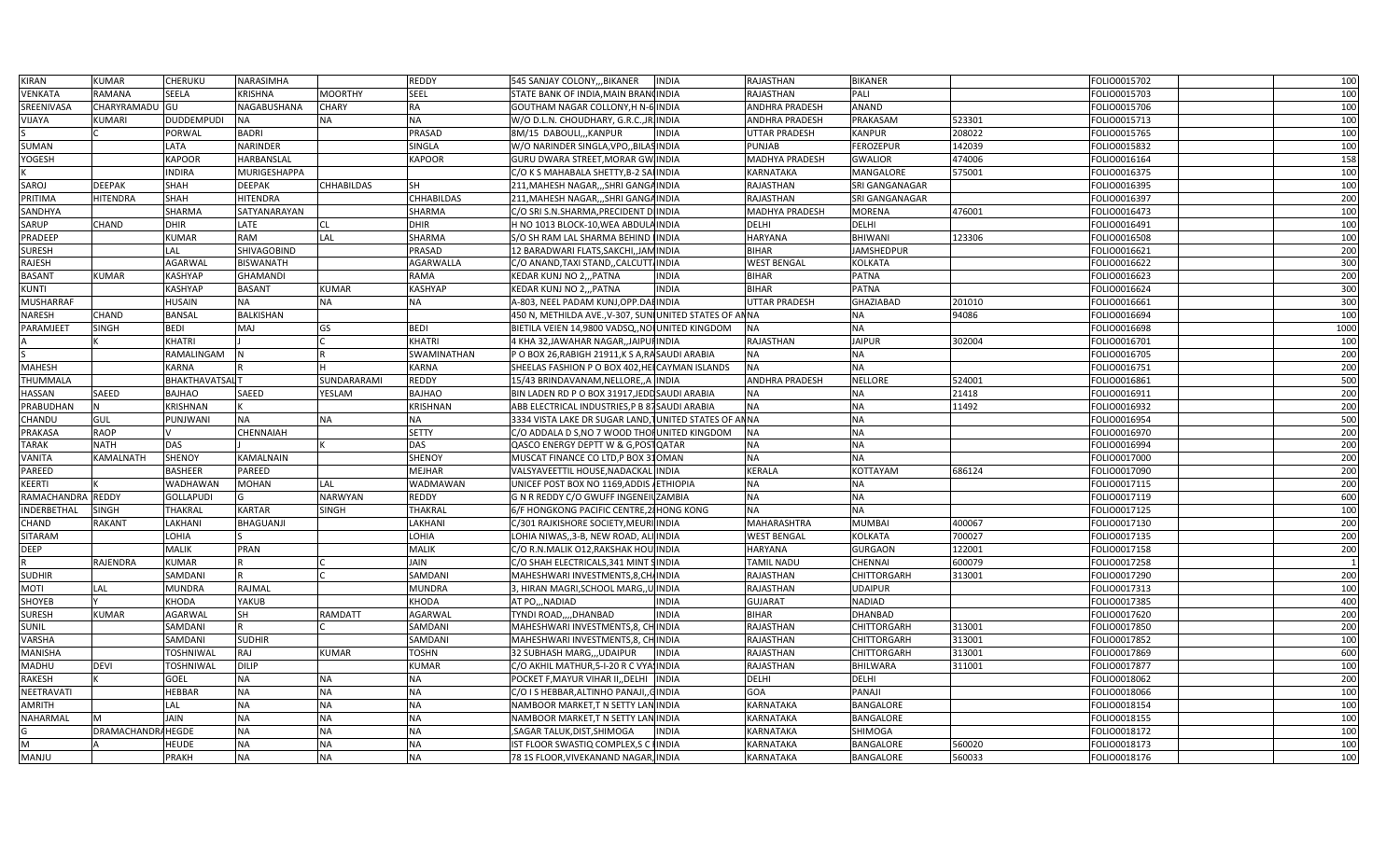| PRAKASH          |                   | RANBIR        | <b>NA</b>        | <b>NA</b>     | <b>NA</b>       | FEET ROAD,, RAJAJI NAGAR, DR RAJ INDIA       | <b>KARNATAKA</b>     | <b>BANGALORE</b>   |        | FOLIO0018214 | 100 |
|------------------|-------------------|---------------|------------------|---------------|-----------------|----------------------------------------------|----------------------|--------------------|--------|--------------|-----|
|                  | <b>KOSHORE</b>    | JAIN          | <b>NA</b>        | <b>NA</b>     | <b>NA</b>       | NO- 2502 (BASEMENT) 8TH FLOOR INDIA          | KARNATAKA            | <b>BANGALORE</b>   | 560011 | FOLIO0018220 | 100 |
| <b>SURESH</b>    |                   | <b>KUMAR</b>  | <b>NA</b>        | <b>NA</b>     | <b>NA</b>       | SHA HIRACHAND, D S LANE CHICKP INDIA         | KARNATAKA            | BANGALORE          |        | FOLIO0018222 | 100 |
| SOHANLAL         |                   | NEGHRAJ       | <b>NA</b>        | <b>NA</b>     | <b>NA</b>       | C/O MEGHARAJ & CO, 202 D S LANE INDIA        | KARNATAKA            | BANGALORE          | 560053 | FOLIO0018238 | 100 |
| SOHANLAL         |                   | NEGHRAJTI     | <b>NA</b>        | <b>NA</b>     | <b>NA</b>       | C/O MEGHARAJ & CO, 202 D S LANEINDIA         | KARNATAKA            | BANGALORE          | 560053 | FOLIO0018239 | 100 |
|                  | CHANDRA           | KAANTHA       | <b>NA</b>        | <b>NA</b>     | <b>NA</b>       | II FLOOR 26TH B CROSS, 5TH BLOCK INDIA       | KARNATAKA            | BANGALORE          |        | FOLIO0018278 | 100 |
| <b>MRUDULA</b>   | M                 | DESAI         | <b>NA</b>        | <b>NA</b>     | <b>NA</b>       | RAGHUNATH NIWAS, GAVTHAN RO INDIA            | MAHARASHTRA          | <b>MUMBAI</b>      | 400071 | FOLIO0018543 | 100 |
| <b>HUNED</b>     |                   | BAHRAINWALA   | <b>NA</b>        | <b>NA</b>     | <b>NA</b>       | ANAND CHAMBERS, IST FLOOR NO. INDIA          | MAHARASHTRA          | <b>MUMBAI</b>      |        | FOLIO0018606 | 100 |
| VINOD            |                   | <b>AJMERA</b> | <b>NA</b>        | <b>NA</b>     | <b>NA</b>       | N/1 MLA FLATS BAJAJ NAGAR,,,JAII INDIA       | RAJASTHAN            | <b>JAIPUR</b>      |        | FOLIO0018730 | 315 |
| RAJKANWAR        |                   | <b>JETHA</b>  | <b>NA</b>        | <b>NA</b>     | <b>NA</b>       | SUITING SPECIALS, 27 GODOWN STHINDIA         | TAMIL NADU           | CHENNAI            | 600001 | FOLIO0018994 | 100 |
|                  | <b>SURESH</b>     | <b>KUMAR</b>  | <b>NA</b>        | <b>NA</b>     | <b>NA</b>       | C/O GAJENDRA TEX, 11 GODOWN SINDIA           | TAMIL NADU           | CHENNAI            |        | FOLIO0019011 | 100 |
|                  | <b>SURESH</b>     | <b>KUMAR</b>  | <b>NA</b>        | <b>NA</b>     | <b>NA</b>       | C/O GAJENDRA TEX, 11 GODOWN S'INDIA          | TAMIL NADU           | CHENNAI            | 600001 | FOLIO0019012 | 100 |
| GANBHIRMAL       |                   | <b>JETHA</b>  | <b>NA</b>        | <b>NA</b>     | <b>NA</b>       | SUITING SPECIALS, 27 GODOWN STHINDIA         | TAMIL NADU           | CHENNAI            | 600001 | FOLIO0019024 | 100 |
|                  |                   | PREETHI       | <b>NA</b>        | <b>NA</b>     | <b>NA</b>       | C/O TARA CHAND JAIN 61 CHOOLA INDIA          | TAMIL NADU           | CHENNAI            | 600112 | FOLIO0019076 | 100 |
| <b>VILAS</b>     |                   | <b>THANKI</b> | <b>NA</b>        | <b>NA</b>     | <b>NA</b>       | ISHWARKRUPA NEAR A C ROAD, ,CHINDIA          | <b>GUJARAT</b>       | CHHAYA             |        | FOLIO0019142 | 100 |
| <b>ANIL</b>      |                   | RATHI         | <b>NA</b>        | <b>NA</b>     | <b>NA</b>       | 38, RING ROAD, , SURAT<br><b>INDIA</b>       | <b>GUJARAT</b>       | SURAT              |        | FOLIO0019149 | 100 |
| <b>MAMTA</b>     |                   | AGARWAI       | <b>NA</b>        | <b>NA</b>     | <b>NA</b>       | M 203 MANOJ VIHAR, INDIAN PURAINDIA          | UTTAR PRADESH        | <b>GHAGIALAD</b>   |        | FOLIO0019206 | 100 |
| SANJAY           | <b>MANOHAR</b>    | GADRE         | <b>NA</b>        | <b>NA</b>     | <b>NA</b>       | PANCHARATNA MANPADA ROAD, CINDIA             | MAHARASHTRA          | <b>THANE</b>       |        | FOLIO0019215 | 150 |
| <b>ANIL</b>      |                   | SURANA        | <b>NA</b>        | <b>NA</b>     | <b>NA</b>       | 16/126 BEHIND BHADADA BHAG IINDIA            | RAJASTHAN            | BHILWARA           | 311001 | FOLIO0022513 | 100 |
| <b>POKAR</b>     | MAL               | <b>GURGAR</b> | <b>NA</b>        | <b>NA</b>     | <b>NA</b>       | C/O PATODI TEXTILES, HOTLE JYOTI INDIA       | RAJASTHAN            | BHILWARA           | 311001 | FOLIO0023194 | 100 |
| SANTOSH          |                   | SHARMA        | <b>NA</b>        | <b>NA</b>     | <b>NA</b>       | 104 RAMKUNJ, RAJENDRA MARG, BINDIA           | RAJASTHAN            | BHILWARA           | 311001 | FOLIO0023640 | 100 |
| <b>BAJRANG</b>   | LAL               | GOYAL         | <b>NA</b>        | <b>NA</b>     | <b>NA</b>       | 18 COTTON STREET, , CALCUTTA<br><b>INDIA</b> | <b>WEST BENGAL</b>   | <b>KOLKATA</b>     | 700007 | FOLIO0023689 | 100 |
| PRADEEP          | <b>KUMAR</b>      | LADHA         | <b>NA</b>        | <b>NA</b>     | <b>NA</b>       | C/O TARA CHAND MAHESH KUMARINDIA             | <b>WEST BENGAL</b>   | <b>KOLKATA</b>     | 700007 | FOLIO0023768 | 100 |
| SANTOSH          | <b>KUMAR</b>      | LADHA         | <b>NA</b>        | <b>NA</b>     | <b>NA</b>       | C/O TARA CHAND MAHESH KUMARINDIA             | <b>WEST BENGAL</b>   | <b>KOLKATA</b>     | 700007 | FOLIO0023769 | 100 |
| <b>USHA</b>      |                   | SEAL          | <b>NA</b>        | <b>NA</b>     | <b>NA</b>       | 6C CHANDRA NATH CHATERJEE STRINDIA           | <b>WEST BENGAL</b>   | KOLKATA            | 700025 | FOLIO0023798 | 100 |
| RAJ              | <b>KUMAR</b>      | PANWALA       | <b>NA</b>        | <b>NA</b>     | <b>NA</b>       | HEMENDRA GARMENTS, 170 BADA INDIA            | RAJASTHAN            | CHITTORGARH        | 313001 | FOLIO0024192 | 100 |
|                  |                   | <b>AIAL</b>   | <b>NA</b>        | <b>NA</b>     | <b>NA</b>       |                                              |                      |                    | 313001 | FOLIO0024294 | 100 |
| <b>ANIL</b>      |                   |               |                  |               |                 | RISHABH PHOTO COPIER, 8 NYAY M INDIA         | RAJASTHAN            | <b>CHITTORGARH</b> |        |              |     |
| <b>SUDHIR</b>    |                   | <b>IHZOL</b>  | <b>MOHAN</b>     | LAL           | <b>JOSHI</b>    | 203, SAI SADAN, 76/78, MODY STREINDIA        | MAHARASHTRA          | <b>MUMBAI</b>      |        | FOLIO0024368 | 100 |
| MANAHARLAL       | DHIRAJLAL         | DESAI         | DHIRAJLAL        |               |                 | 8/1671, DARUFALIA, NEAR GOPIPUHINDIA         | <b>GUJARAT</b>       | <b>SURAT</b>       | 395001 | FOLIO0024393 | 100 |
| DAYANAND         |                   | KAMAT         |                  | AP            | <b>KAMAT</b>    | 5, MANGALDEEP APPTS., PLOT NO.1 INDIA        | MAHARASHTRA          | <b>THANE</b>       | 421501 | FOLIO0024488 | 200 |
| NAVANEET         |                   | <b>KUMAR</b>  | SRI              | <b>MURARI</b> | LAL             | C/O NATIONAL AGRO CHEMICALS, CINDIA          | <b>BIHAR</b>         | PATNA              | 800013 | FOLIO0024501 | 100 |
| PRAKASH          |                   | PATEL         | <b>MOHANLAL</b>  |               |                 | BANGALORE METAL MART, SHOP N INDIA           | KARNATAKA            | BANGALORE          | 560002 | FOLIO0024523 | 100 |
| <b>AJAY</b>      |                   | NENAWATI      |                  |               | <b>NENAWATI</b> | B-317R.K.COLONYBHILWARA<br><b>INDIA</b>      | <b>RAJASTHAN</b>     | <b>BHILWARA</b>    | 311001 | FOLIO0024527 | 500 |
|                  |                   | KHANDELWAL    | RAMCHARAN        |               | KHANDELWAL      | ,75, INDIRA COLONY, ,, BHARAT PUR INDIA      | RAJASTHAN            | BHARATPUR          |        | FOLIO0024529 | 100 |
| MAHENDRA         | MANSUKHLAL        | <b>DESAI</b>  | MANSUKHLAL       |               | <b>DESAI</b>    | 91/2, SHASHI PRABHA, GARODIA NAINDIA         | MAHARASHTRA          | <b>MUMBAI</b>      | 400077 | FOLIO0024608 | 100 |
| SHYLA            | ANNU              | <b>MATHEW</b> | <b>JACOB</b>     |               | <b>MATHEW</b>   | 11, KARTIKEYA NOFRA, NAVY NAGA INDIA         | MAHARASHTRA          | <b>MUMBAI</b>      | 400005 | FOLIO0024613 | 100 |
|                  | <b>RSHASHI</b>    | KAMALA        |                  |               | RAMESH          | NO.71, MAIN ROAD, III BLOCK, JAYA INDIA      | KARNATAKA            | BANGALORE          |        | FOLIO0024636 | 100 |
| <b>MADHUKAR</b>  |                   | <b>SHETH</b>  | CHIMANLAL        |               |                 | SHOP NO.3, RAJABAHADUR MANSI INDIA           | MAHARASHTRA          | <b>MUMBAI</b>      | 400023 | FOLIO0024647 | 500 |
| SHREEJI          | CAPITALANDFINALTD |               | SOHAN            | LALJI         | KOGTA           | 105, RASHMI TOWER, NEAR TO JAININDIA         | MAHARASHTRA          | <b>MUMBAI</b>      | 400059 | FOLIO0024847 | 300 |
| NAVRATAN         |                   | NYATI         |                  |               | NYATI           | NEAR GOPAL DAIRY, NEHRU ROAD,, INDIA         | RAJASTHAN            | BHILWARA           | 311001 | FOLIO0024992 | 200 |
| <b>KISHOR</b>    |                   | DAKSINI       | <b>ANAND</b>     |               | <b>DAKSINI</b>  | 'ASHRAY' BALAJI PLOT, PANNALAL NINDIA        | MAHARASHTRA          | <b>AMRAOTI</b>     | 444605 | FOLIO0025099 | 100 |
| SHANTI           |                   | BHANUSHALI    | KANJI            |               |                 | SHIVAJI NAGAR, LINK ROAD, GHATK INDIA        | MAHARASHTRA          | <b>MUMBAI</b>      |        | FOLIO0025132 | 300 |
| KAMAL            |                   | JAIN          | RAJMAL           |               | JAIN            | 1B-27, SHASTRI NAGAR, BHILWARA INDIA         | RAJASTHAN            | BHILWARA           | 311001 | FOLIO0025239 | 200 |
| <b>SUNIL</b>     |                   | <b>JHAVAR</b> | SATYANARAIN      |               |                 | C/O SH. SATYANARAYAN JHAVAR.A INDIA          | RAJASTHAN            | CHITTORGARH        | 312001 | FOLIO0025302 | 500 |
| <b>SEMIT</b>     | PHARMACAUTICALTD  |               | <b>NA</b>        | <b>NA</b>     | <b>NA</b>       | SEMIT PHARMACAUTLCALS& CHEMINDIA             | MAHARASHTRA          | <b>MUMBAI</b>      | 400039 | FOLIO0025328 | 100 |
| <b>MAINA</b>     |                   | SINGHVI       | LAXMI            | LAL           | <b>SINGHVI</b>  | C-53 BHUPAL PURA, UDAIPUR (RAJ. INDIA        | RAJASTHAN            | CHITTORGARH        | 313001 | FOLIO0025400 | 200 |
| <b>RAMESH</b>    | <b>CHANDRA</b>    | KHEMKA        |                  | ID            | KHEMKA          | 29 ASHOK NAGAR,,,BHILWARA<br><b>INDIA</b>    | RAJASTHAN            | <b>BHILWARA</b>    | 311001 | FOLIO0025457 | 100 |
| LAKSHMIKANTHAMMA |                   | CHILAKA       | SAMBASIVA        | <b>RAO</b>    | <b>CHILAK</b>   | 41-24-46, GANGANAMMA TEMPLE INDIA            | ANDHRA PRADESH       | <b>KRISHNA</b>     | 520013 | FOLIO0025636 | 100 |
| <b>SHRIMAN</b>   | SECURITIESPVT     | <b>LTD</b>    | <b>NA</b>        | <b>NA</b>     | <b>NA</b>       | 514. SAHAJANAND SHOPPING CENTINDIA           | <b>GUJARAT</b>       | AHMEDABAD          | 380004 | FOLIO0025652 | 400 |
| GARGI            |                   | SACHDEVA      | <b>PARMA</b>     | <b>NAND</b>   | SACHDEVA        | 6D, 402, ALICA NAGAR, LOKHANDWINDIA          | MAHARASHTRA          | <b>MUMBAI</b>      | 400101 | FOLIO0025695 | 100 |
| <b>DINESH</b>    |                   | SHAH          | <b>JESINGLAL</b> |               |                 | 12/3, GAUSHALA BUILDING, GAUSH INDIA         | MAHARASHTRA          | <b>MUMBAI</b>      | 400097 | FOLIO0025712 | 100 |
| <b>KOMAL</b>     |                   | SARAF         | <b>PAWAN</b>     |               | SARAF           | TRILOKI BAKERS.RANI BAZAR.GONLINDIA          | <b>UTTAR PRADESH</b> | <b>GONDA</b>       | 271001 | FOLIO0025719 | 100 |
| <b>PARUL</b>     |                   | <b>MEHTA</b>  | <b>RAJESH</b>    |               | <b>MEHTA</b>    | C/O MEHTA FINANCE, GRAIN MARK INDIA          | <b>GUJARAT</b>       | <b>JAMNAGAR</b>    | 361001 | FOLIO0025731 | 300 |